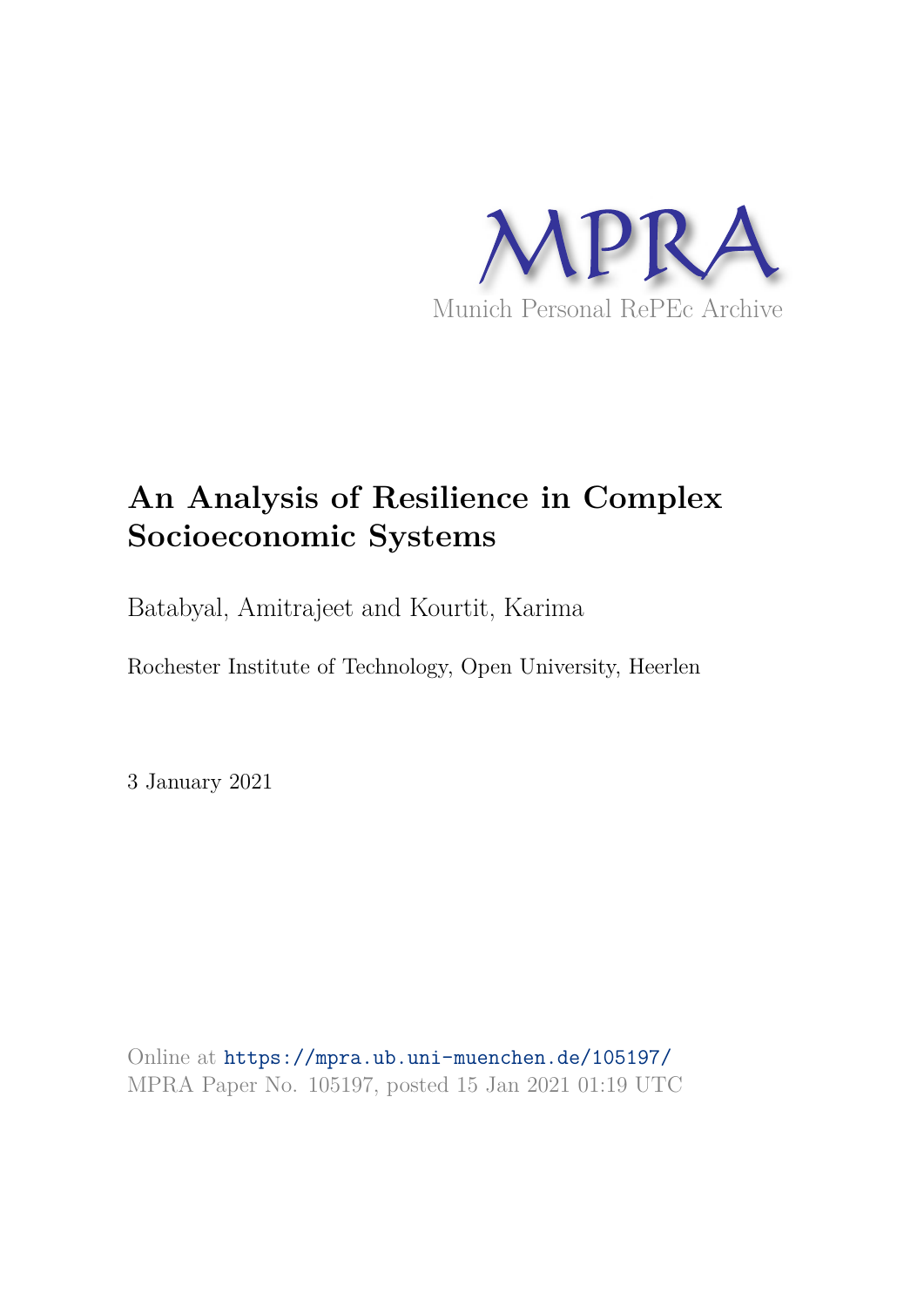## An Analysis of Resilience in Complex Socioeconomic Systems<sup>1</sup>

by

### AMITRAJEET A. BATABYAL<sup>2</sup>

and

### KARIMA KOURTIT<sup>3</sup>

<sup>1</sup>

We thank a reviewer for his comments on a previous version of this chapter. In addition, Batabyal acknowledges financial support from the Gosnell endowment at RIT. The usual absolution applies. 2

Department of Economics, Rochester Institute of Technology, 92 Lomb Memorial Drive, Rochester, NY 14623-5604, USA. Email: aabgsh@rit.edu

<sup>3</sup> 

Open University, Heerlen, The Netherlands and Alexandru Ioan Cuza University, Iasi, Romania. E-mail: k\_kourtit@hotmail.com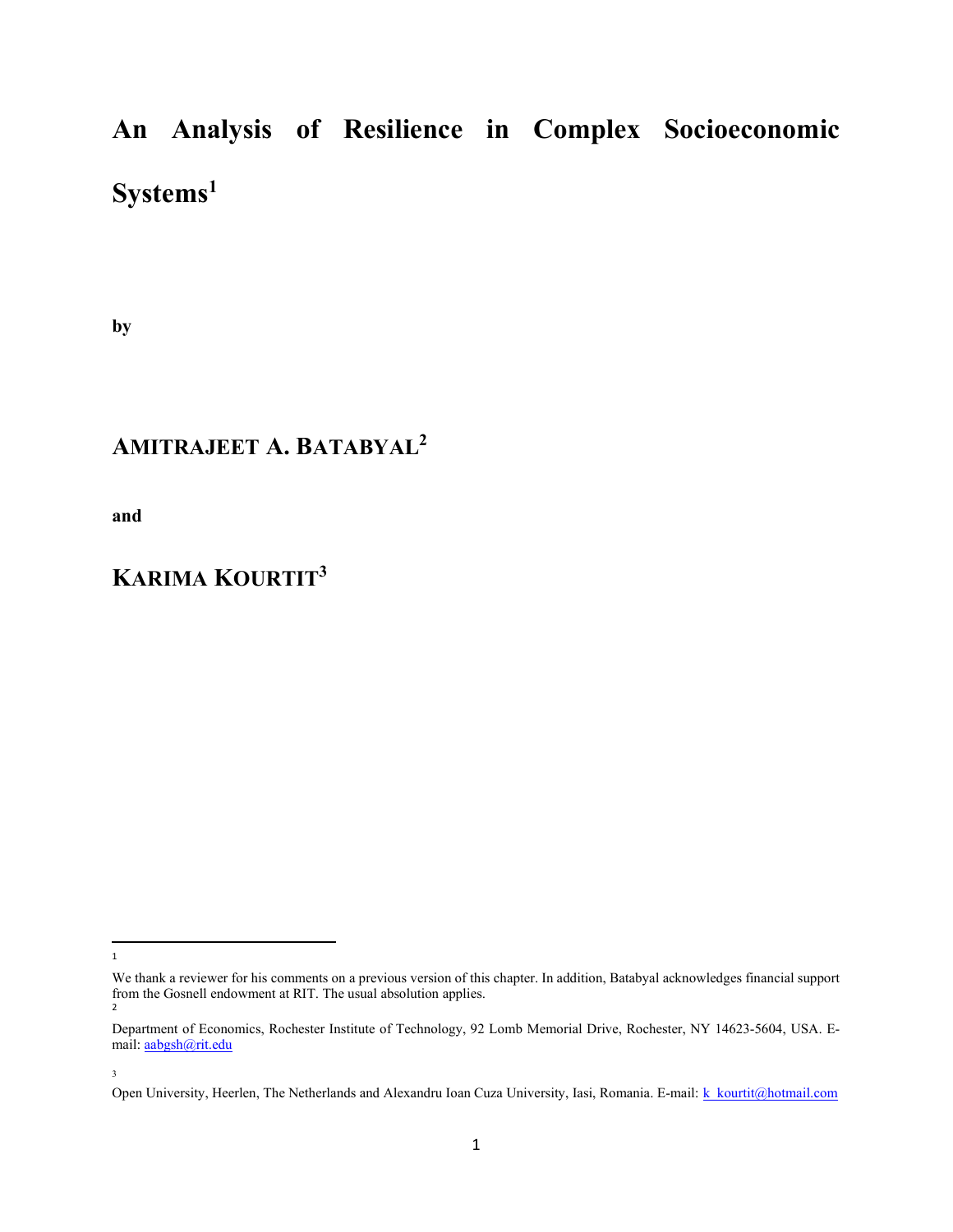# An Analysis of Resilience in Complex Socioeconomic Systems Abstract

The notion of *resilience* originated in the ecology literature in the modern or post-World War II era. Even so, this term has now found widespread use in the social sciences in general and in regional science in particular. Although this expansion in the use of resilience is welcome, it is important to recognize that there is some ambiguity and confusion in the extant regional science literature about foundational issues and hence also about the nature of policy when resilience is a factor to contend with. Given this state of affairs, in this chapter, we provide a detailed discussion of three foundational and two policy related issues concerning the use of resilience in regional science. The three foundational issues are about definitions, whether resilience is a process, and whether resilience is always a good thing. The two policy issues concern multiple stable states and the connection between the twin notions of resilience and sustainability. The chapter concludes with some retrospective and prospective remarks.

Keywords: Complex System, Dynamic, Process, Resilience, Static, Sustainability

JEL Codes: Q57, R11, R58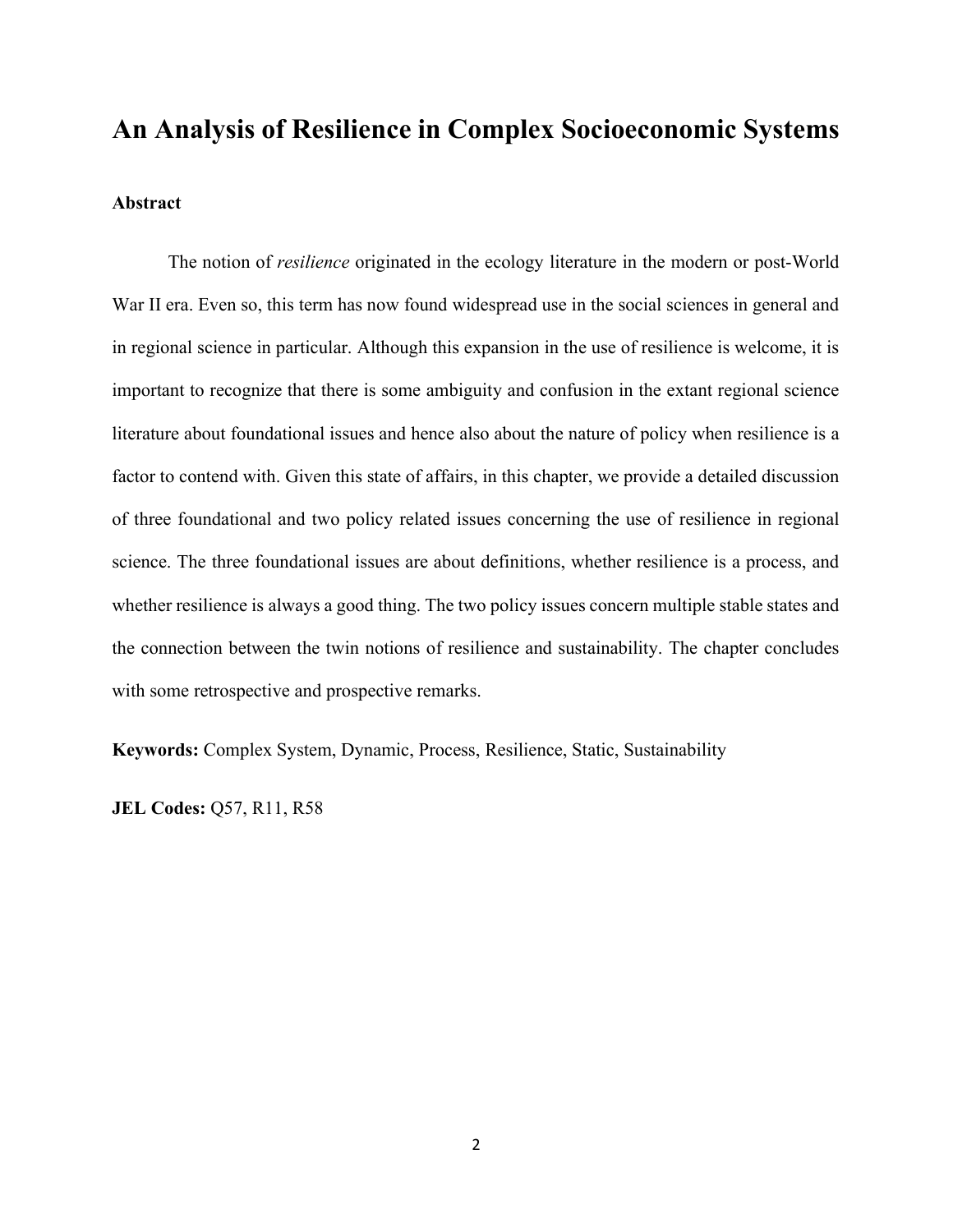#### 1. Introduction

Following the etymology of the word, *resilience* derives from the Latin *resilire* which means to bounce back or to recover from a disturbance or shock of some kind. As pointed out by Levin (2015), in the 1950s, the American ecologist Robert MacArthur and the Australian theoretical physicist Robert May worked on different ways of ascertaining how an ecological system (ecosystem) might bounce back after it has been subject to one or more disturbances. These researchers also attempted to connect the stability of an ecosystem to the number of species in this ecosystem.

 This early work notwithstanding, it is fair to say that in the modern or post-World War II era, the notion of resilience was formally introduced into the ecology literature in a prescient paper by Holling (1973). Since the publication of this paper, a vast literature on resilience has now emerged not only in ecology but also, more recently, in the social sciences in general and in regional science in particular.

Over the past few decades---and particularly in recent years---we have witnessed an avalanche of studies on the notion of resilience in a social context. This concept is often interpreted as the capacity of a socio-economic system to incorporate and cope with external shock related developments from a long-term perspective (see e.g., Cellini and Torrisi 2014, Boschma et al. 2014, Martin and Sunley 2015, Modica and Reggiani 2015, Nijkamp 2017, Rodin 2014, and Shaw and Maythorne 2013). Thus, the resilience concept in the social sciences focusses on the ability of a social system to withstand, to recover, and to transfer itself through adaptive behavior.<sup>4</sup>

It is also possible to think of the resilience of a constituent component of a social system such as a business.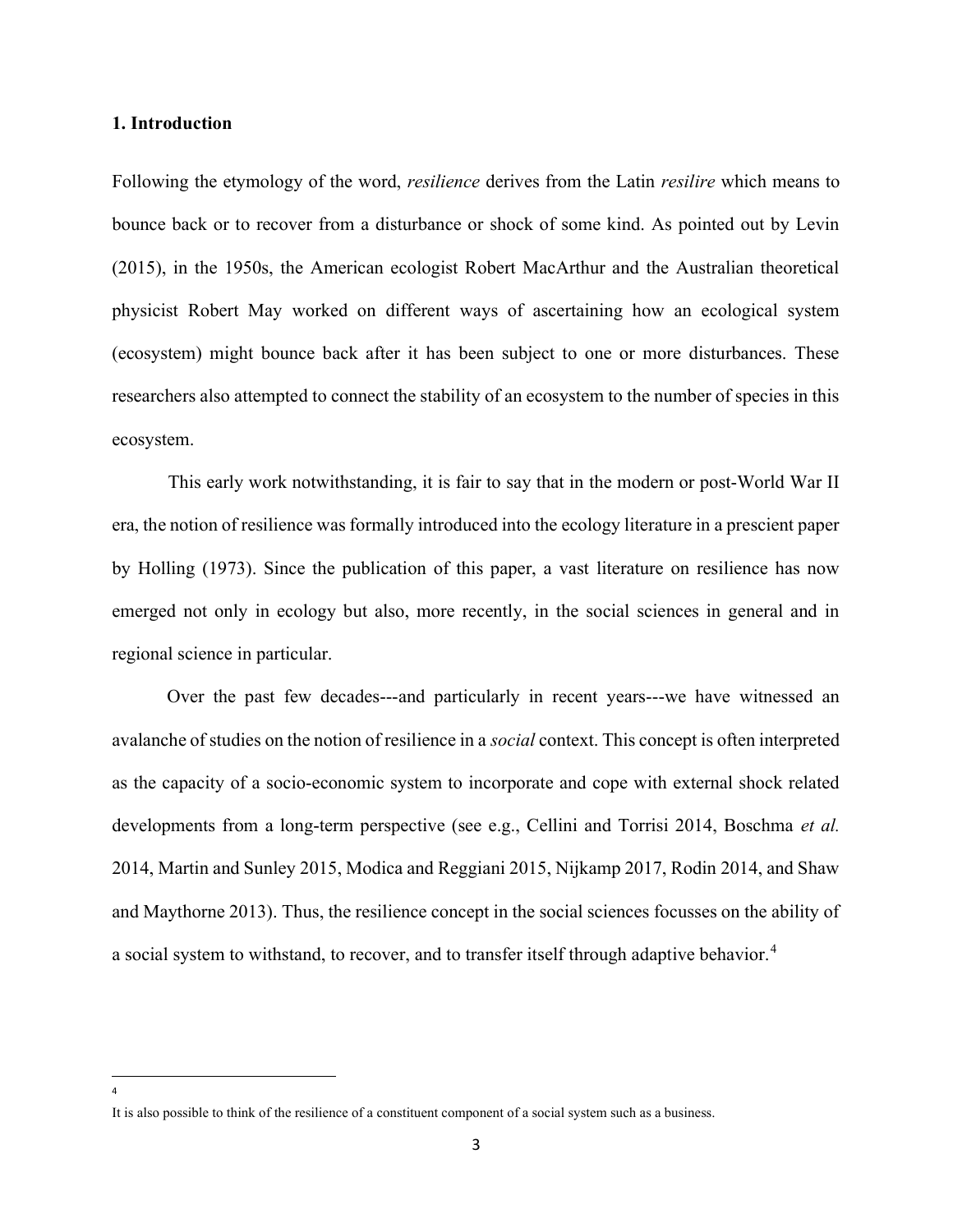Similarly, there is a burgeoning literature on resilience in the broad regional science field. In this regard, three domains of study have now aroused great interest:

- The study of the *dynamics of regional development*; examples can, *inter alia*, be found in Aldrich and Meyer (2015) who study local resilience from a social capital perspective, or in Bene *et al.* (2014) who address poverty and regional development conditions against the background of a resilient economy. In this context, institutions appear to play a critical role in absorbing shocks (see e.g. Bristow and Healy 2014) and social capital acts as a mitigating factor (see Osth *et al.* 2018). An evolutionary-based interpretation of spatial resilience can be found in Reggiani *et al.* (2002).
- The study of complex urban systems in stress situations; examples of urban resilience studies can be found, *inter alia*, in Delgado-Ramos and Guibrunet (2017) who propose a system's architecture for urban resilience and sustainability based on a pyramid comprising ecological, economic, socio-cultural, and governance conditions (see also World Bank 2018), while Malik and Kontokosta (2018) design a resilience capacity index based on social infrastructure and community connectivity, physical infrastructure, economic strength, and environmental quality. There clearly is great diversity in the conceptualization and study of urban resilience. A rather comprehensive overview of interpretations and applications of urban resilience can be found in Elburz *et al.* (2019).
- The study of the recovery potential of spatial systems (regions or cities) *after a natural* disaster or human-made catastrophe; there is some literature on this issue. For instance, Modica *et al.* (2019) examine unanticipated regional development patterns in the context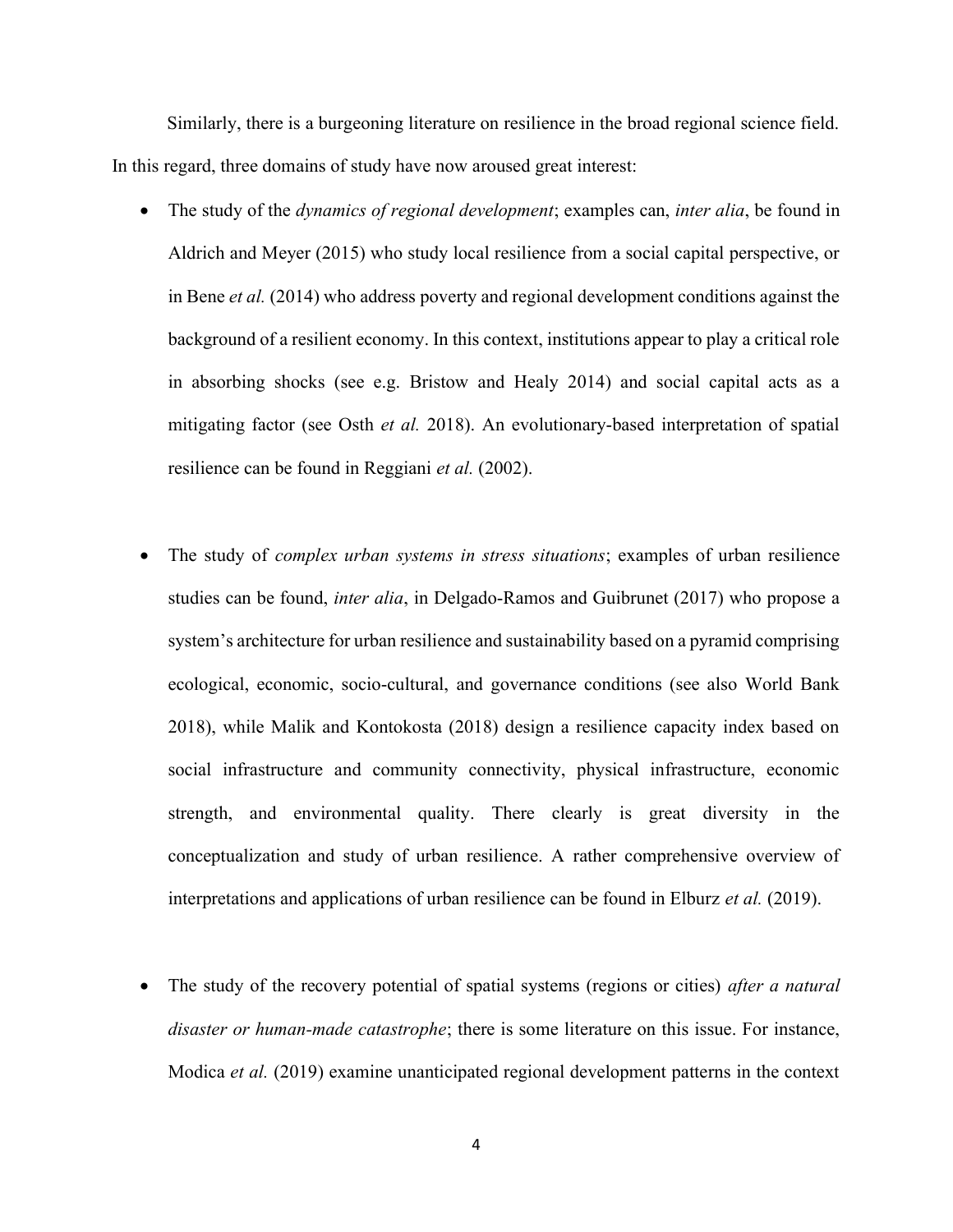of spatial shocks, vulnerability, and resilience. A more comprehensive review of the system-wide impacts of disasters in spatial development from a resilience perspective can be found in Okuyama and Rose (2019) and Borsekova and Nijkamp 2019).

Unfortunately, some of the existing literature on resilience in regional science is not characterized by either conceptual transparency or terminological clarity on foundational issues. In the present study, we shall discuss three prominent aspects of resilience studies that have led to some ambiguity or confusion. These issues concern: the *definition* of the concept of resilience (Section 2); the characterisation of resilience as either a *process* or a *trait* of a system (Section 3), and whether resilience is always a *good* thing and hence worthy of promotion (Section 4). Next, our study addresses two policy-oriented questions, viz. the policy challenge of coping with multiple stable states of a system (Section 5), and the different meanings of *resilient* and sustainable systems (Section 6). Finally, in a concluding section (Section 7) we offer some retrospective and prospective remarks.<sup>5</sup>

#### 2. Definitions

#### 2.1. Two meanings of resilience

In the modern or post-World War II era, the notion of *resilience* was introduced and popularized in the ecology literature most notably by Holling (1973).<sup>6</sup> Even so, this concept now

Our choice of topics in this chapter is, no doubt, subjective but this choice reflects what we believe to be the five most salient conceptual and policy issues involving the use of resilience in regional science. Space limitations prevent us from discussing other resilience related topics in regional science and this point should not be construed to mean that these other topics such as spatial considerations are insignificant. That said, we do discuss spatial matters briefly in footnote 11 and in sections 5.1, 5.2, and 7. 6

In this regard, it is worth quoting Alexander (2013, p. 2711) who says that there "is no doubt that the adoption of the scientific concept of resilience outside mechanics owes much to the theoretical work of Crawford Stanley Holling, the US-Canadian ecologist."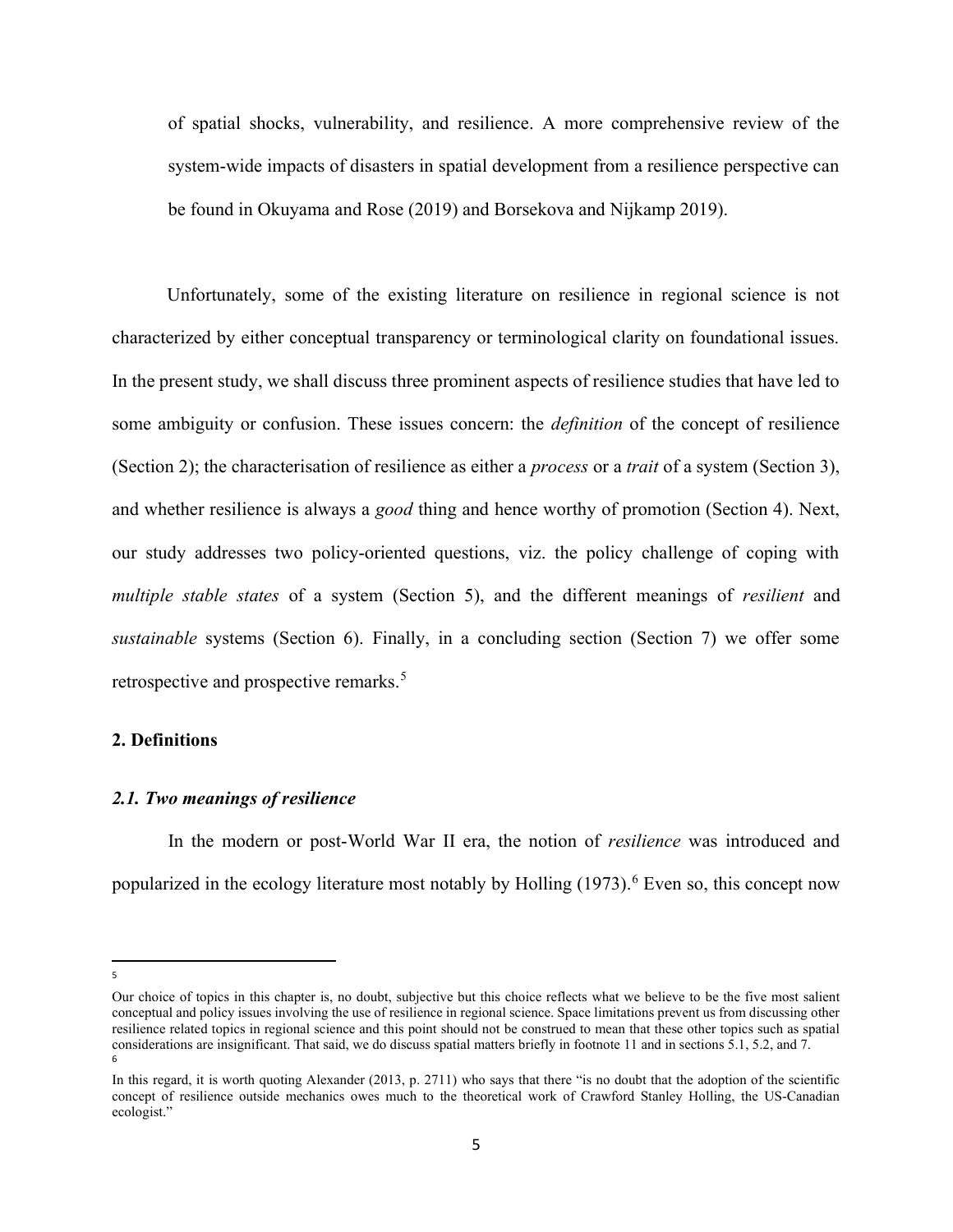has two meanings in ecology. That said, we believe that regional scientists who would like to study one or more aspects of resilience in the context of complex socioeconomic systems<sup>7</sup> need to be cognizant of the ways in which resilience has been used in the ecology literature. Why? There are three reasons. First, Alexander (2013, p. 2713) has pointed out that "resilience is being used as…a fashionable buzz-word." Echoing this sentiment, Walker (2020, p. 1) contends that resilience "is becoming a buzzword. Sometimes it is open to interpretation and sometimes it is simply wrong." So, unless regional scientists understand how resilience has been used previously in the ecology literature, there is the distinct danger that they will either use this concept inappropriately and/or give it a new meaning and thereby contribute to its use as a buzzword that delineates something that sounds good but has multiple meanings to multiple researchers. Second, with regard to the use of resilience in different disciplines, Alexander (2013, p. 2713) has rightly noted that "it is striking how the term is used in different disciplines without any reference to how it is employed in other fields, as if there were nothing to learn or transfer from one branch of science to another." Put differently, regional scientists who are unaware of the prior use of resilience in ecology may end up either "reinventing the wheel" or promoting a perspective that does not engender the crossfertilization of knowledge across different disciplines. Finally, Alexander (2013, p. 2713) contends that "the use of resilience to describe homeostasis in systems is at variance with the 'resilience ideology' of people and communities that need to be protected – by means of dynamic changes." Homeostasis here refers to an equilibrium of some kind. Since regional scientists often focus on one or more equilibria of a socioeconomic system of interest, a lack of awareness about the prior

<sup>7</sup>

The work of Levin et al. (1998), Garnsey and McGlade (2006), Terra and Passador (2018), and Helbing (2019) tells us that it makes sense to think of socioeconomic systems as complex systems. Therefore, even though we do not use the term "complex" every time we refer to socioeconomic systems that are typically of interest to regional scientists, it should be understood that in the remainder of this chapter, we have complex socioeconomic systems in mind.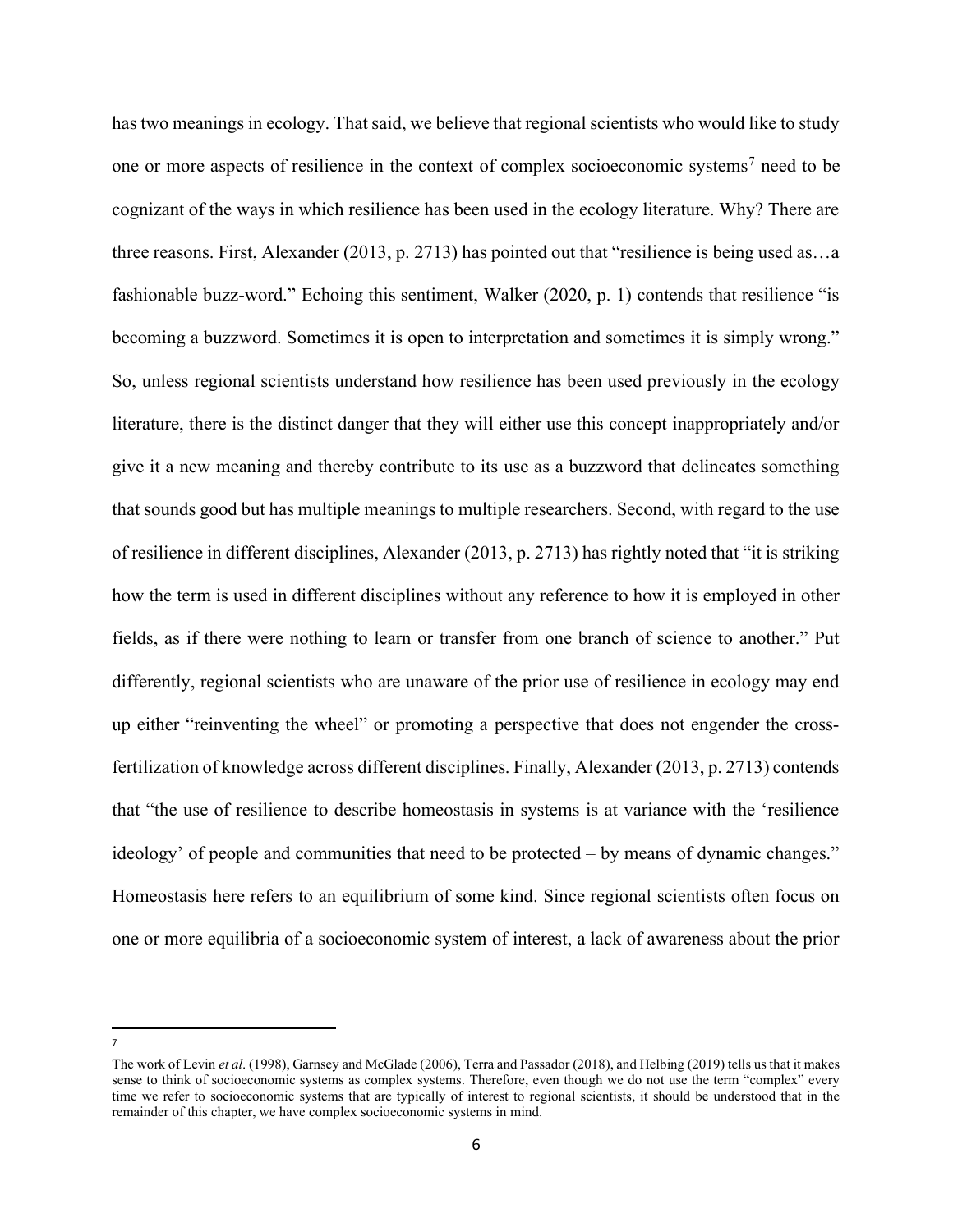use of resilience in ecology may give them the erroneous impression that the concept of resilience is essentially an equilibrium centered notion.

Let us now discuss the two meanings of resilience. First, we have *engineering* resilience or resilience of the first kind. Here, even though C.S. Holling (1996) came up with the term engineering resilience, resilience in this particular sense originates in the main from the work of Pimm (1984). Other researchers who have contributed significantly to the development of engineering resilience include O'Neill *et al.* (1986), and Tilman and Downing (1994).<sup>8</sup>

Second, we have *ecological* resilience or resilience of the second kind. This second sense in which the notion of resilience has been and is used in ecology is due to Holling (1973). It is important to understand that engineering resilience and ecological resilience are very *different* concepts and hence, in general, one does not expect there to be any identifiable relationship between these two dissimilar ideas.

 To see exactly how these two notions of resilience are different from each other, let us consider standard definitions of these two concepts. In this regard, engineering resilience "concentrates on stability near an equilibrium steady state, where resistance to disturbance and speed of return to the equilibrium are used to measure the property..." (Holling, 1996, p. 33, emphasis added).<sup>9</sup> In contrast, ecological resilience "emphasizes conditions far from any equilibrium steady state, where instabilities can flip a system into another regime of behavior--that is, to another stability domain" (Holling, 1996, p. 33, emphasis added).<sup>10</sup> From these two definitions, it should be clear to the reader that, *inter alia*, engineering resilience is an "equilibrium-

8

Subject to the caveat noted in footnote 11 below, the reader may also want to peruse the work of Bruneau *et al.* (2003) to get a sense for how "engineers" think of "seismic resilience." 9

Also see Pimm (1984), O'Neill et al. (1986), and Tilman and Downing (1994).

Also see Holling (1973) and Holling et al. (1995).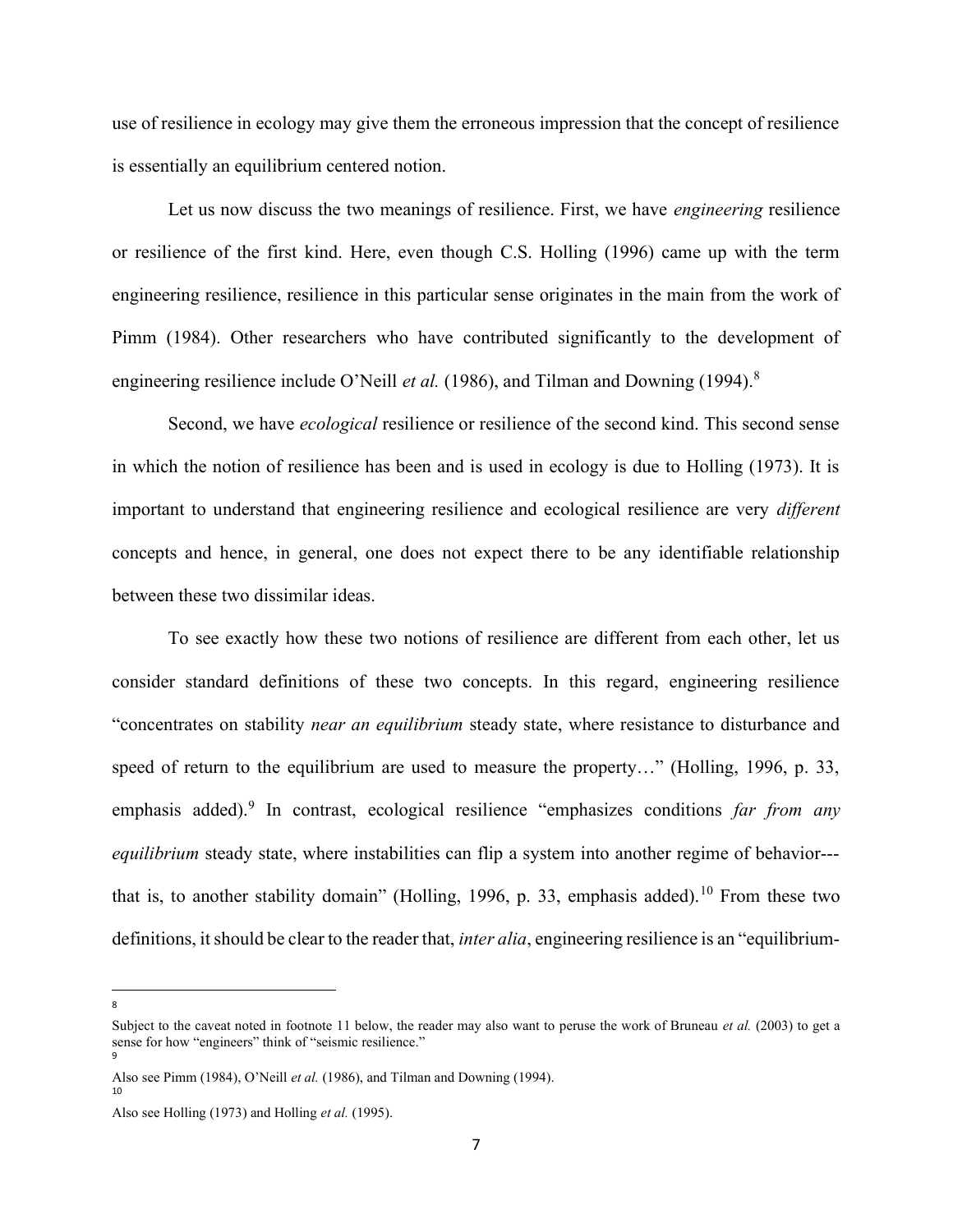centered" view of an ecosystem and that ecological resilience is a "far-from-equilibrium" view of an ecosystem.<sup>11</sup>

The work of Pimm (1991) and Perrings *et al.* (1995) informs us that both these notions of resilience are pertinent when analyzing the responses of ecosystems to shocks. In addition, the work of Perrings (1987, 1991) and that of Batabyal (1998, 1999a, 1999b, 2001) tell us that these two notions are also relevant when analyzing jointly determined ecological-economic systems such as fisheries, forests, and rangelands.<sup>12</sup> That said, the key question is this: Are these two notions of resilience useful as organizing concepts for socioeconomic systems which are the systems that regional scientists routinely work with? Here, the work of Levin et al. (1998), Batabyal (1998), Walker (1998), and others tells us that the answer to the above question is an unambiguous "yes."<sup>13</sup>

 Once we agree with the "yes" answer in the preceding paragraph, the question arises as to which definition of resilience---engineering or ecological---to use when studying socioeconomic systems. Unfortunately, the extant literature in regional science does not provide a clear answer. For instance, on the one hand, Stanickova and Melecky (2017, p. 233, emphasis added) contend that for regional economic analysis, "the most natural conceptual meaning of economic resilience

<sup>11</sup>

The definition of engineering resilience that we are working with is not our own but provided by Holling (1996). The work of Bruneau et al. (2003, p. 737, figure 1) shows that the concept of "seismic resilience" used in the disaster management literature is also equilibrium centered and hence similar to the engineering resilience concept that we are discussing here. That said, it should be noted that the analytical framework for quantitatively assessing the seismic resilience of a community that Bruneau et al. (2003, pp. 741-742, emphasis added) present "focuses on the two desired ''ends'' of resilience—robustness and rapidity—and assumes that quantitative measures can be developed…" As such, it is unclear what a researcher is to do if the relevant quantitative measures cannot be developed. More generally, there are other context specific measures of resilience in the engineering literature that use techniques from operations research---such as the theory of Poisson processes and renewal theory---to construct measures of resilience. For a related application in the case of earthquake management, see Batabyal and Beladi (2001). For more on disaster resilience indicators in the United States, see Cutter (2016). 12

Such systems are said to be jointly determined because their evolution over time---and possibly space---is determined by forces that are partly ecological and partly economic in nature. 13

In this regard, it should be noted that the analysis of socioeconomic systems is made complex by the interacting roles of the trinity of institutions, markets, and prices. This trinity and the associated behavioral responses have no obvious counterpart in purely ecological systems.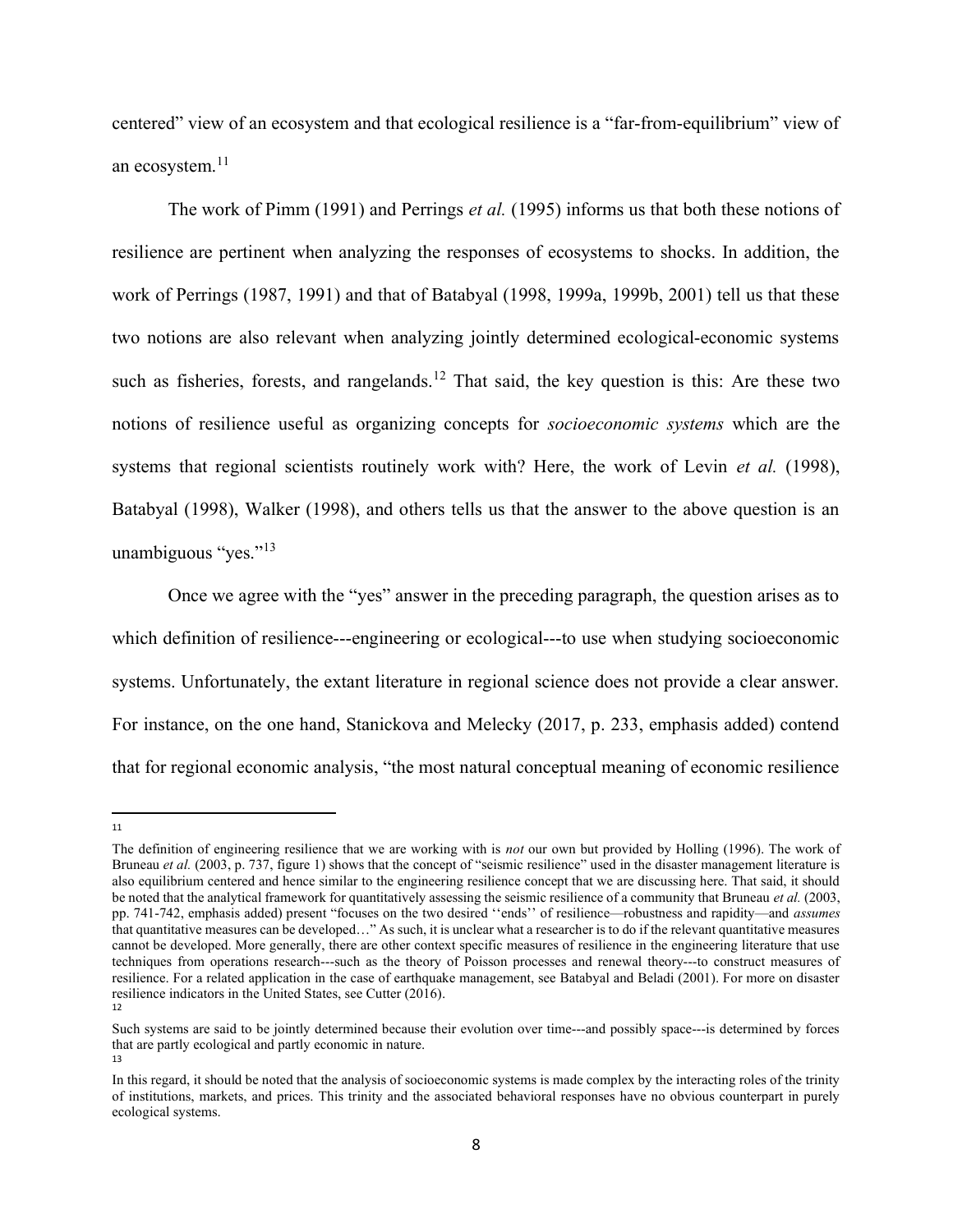is the ability of a regional economy to *maintain or return to a pre-existing state* (typically assumed to be an *equilibrium state*) in the presence of some type of exogenous shock." The implication here is that engineering resilience is the appropriate notion to focus on. In contrast, in their discussion of how regional social-ecological systems ought to be managed, Lebel et al. (2006, p. 3, emphasis added) note that "[t]he alternative to trying to maintain, or transform to, a system configuration that is very narrowly defined is to manage resilience. Resilience is a measure of the amount of change a system can undergo and still retain the same controls on structure and function or remain in the same domain of attraction…" These researchers are plainly talking about ecological resilience.

 The fact that there is no one answer to the question of which definition of resilience to use when studying socioeconomic systems in regional science is not a problem. That said, researchers do need to comprehend the criteria that will help them decide whether their focus in any given instance ought to be on engineering or on ecological resilience. In this regard, we contend that there are four criteria to think about that *collectively* will help a researcher determine whether his or her focus ought to be on engineering or on ecological resilience. After this discussion we shall briefly comment on the idea of socio-economic resilience.

#### 2.2. Choosing between engineering and ecological resilience

 The first criterion relates to whether the socioeconomic system under study is largely untouched and hence essentially devoid of human influence or whether this system is a *managed* or regulated system. If the system being studied is largely untouched then the "near equilibrium" perspective associated with engineering resilience is pertinent. In contrast---and this is likely to represent the vast majority of socioeconomic systems that regional scientists are interested in---if the system under study is managed or regulated then it is a lot more likely that this system can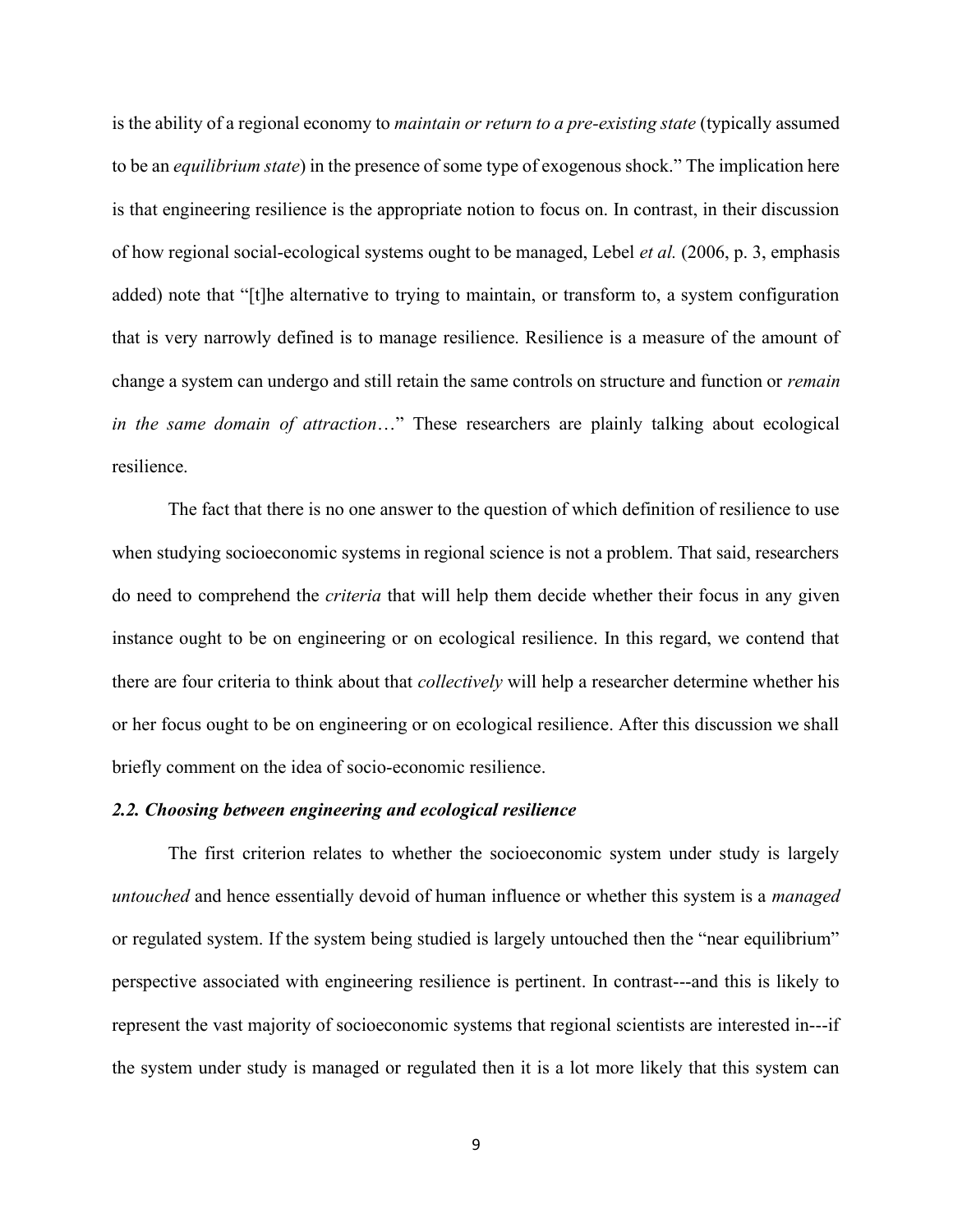exist in multiple stable states. In this case, the "far from equilibrium" viewpoint associated with ecological resilience is the notion to focus on.

The second criterion concerns whether the socioeconomic system under study has a *unique* equilibrium or has *multiple* equilibria. If this system has a unique equilibrium then, implicitly, there is an assumption of global stability and therefore engineering resilience is the appropriate notion to concentrate on. On the other hand, a managed or regulated socioeconomic system can be expected to exist in multiple stable states. Therefore, in this case we are interested in ascertaining the size of the stability domain associated with a particular stable equilibrium and, as such, ecological resilience is the apposite notion to pay attention to.<sup>14</sup>

 Socioeconomic systems in general perform a variety of functions for humans. Therefore, following Holling (1996), the third criterion involves determining whether to study the *efficiency* with which these functions are being carried out or to analyze the *existence* of one or more of these functions.<sup>15</sup> If the objective of a research project is to determine the efficiency with which system functions are being performed then the researcher ought to focus on the engineering resilience notion. If, on the other hand, a researcher's objective is either to maintain the existence of a system's functions or to ascertain the survival of a particular function then this researcher's attention should be focused on the ecological resilience notion.

 The fourth criterion concerns the nature of the question or questions that a researcher is seeking to analyze. If the objective is to examine a *specific* question concerning the functioning of a socioeconomic system then it makes more sense to concentrate on the notion of engineering

14

See Perrings (1996) for additional details on this second criterion.

It is important to comprehend that the definition of engineering resilience stated above in section 2.1 does *not* include the concept of efficiency. Also, saying that one is interested in studying the efficiency with which a function is performed in a socioeconomic system does not mean that one is endorsing the perspective that the pertinent definition of engineering resilience should also have the notion of efficiency in it.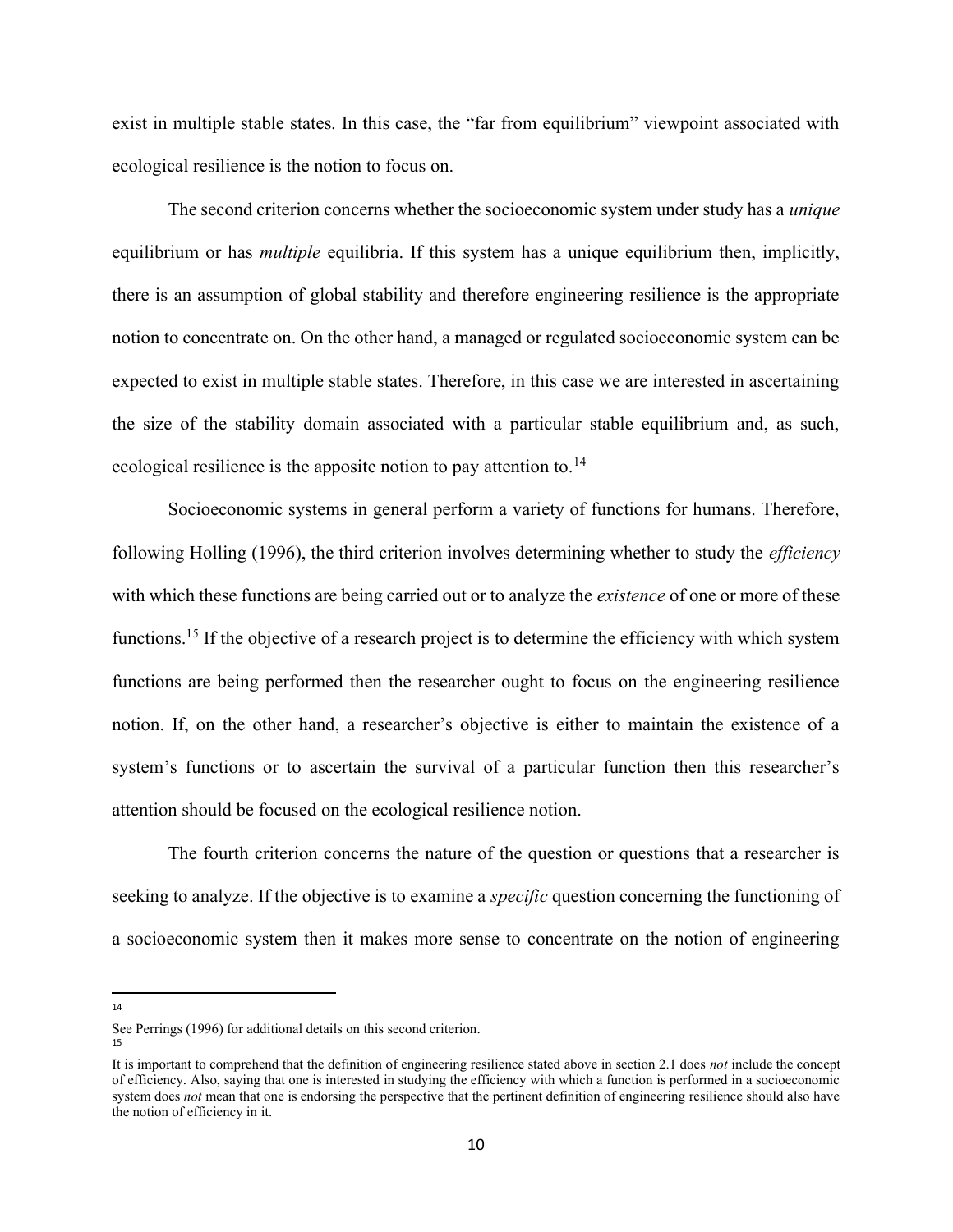resilience. On the other hand, if a researcher's intent is to shed light on *general* questions about a socioeconomic system then we contend that this researcher's attention ought to be focused on the ecological resilience concept.

A final remark related to the distinction between ecological and engineering resilience is in order here. In the more recent literature on resilience in the social sciences, a third idea, i.e., the notion of *socio-ecological* resilience has been discussed (see e.g. Sterk *et al.* 2017). This idea is based on the awareness that dynamic ecological systems and human-social constellations are often interdependent and hence there is a need for a joint scientific approach and investigation. The foundation stones for socio-ecological resilience were laid by Adger (2000, p. 347, emphasis added) who introduced this notion by referring to "the ability of groups or of communities to cope with external stresses and disturbances as a result of social, political, and environmental change". In this regard, Berkes et al. (2003, p. 13, emphasis added) have described socio-ecological resilience as "the amount of change the system can undergo and still retain the same controls on function and structure..." These authors have focussed in particular on the capacity for learning and self-organization in systems disturbed by a perturbation. As noted by Folke (2006), serious attempts to integrate the social dimension is presently taking place in resilience research that is reflected in the large numbers of disciplines that are involved in explorative studies and new discoveries of linked social–ecological systems. Recent advances here include an improved understanding of social processes such as social learning and social memory, social networks, adaptive capacity, and systems of adaptive governance that allow for the management of necessary ecosystem services.

The notion of socio-ecological resilience has also played a role in recent studies on spatial dynamics. For example, the social and cultural dimensions of a city in transition have been studied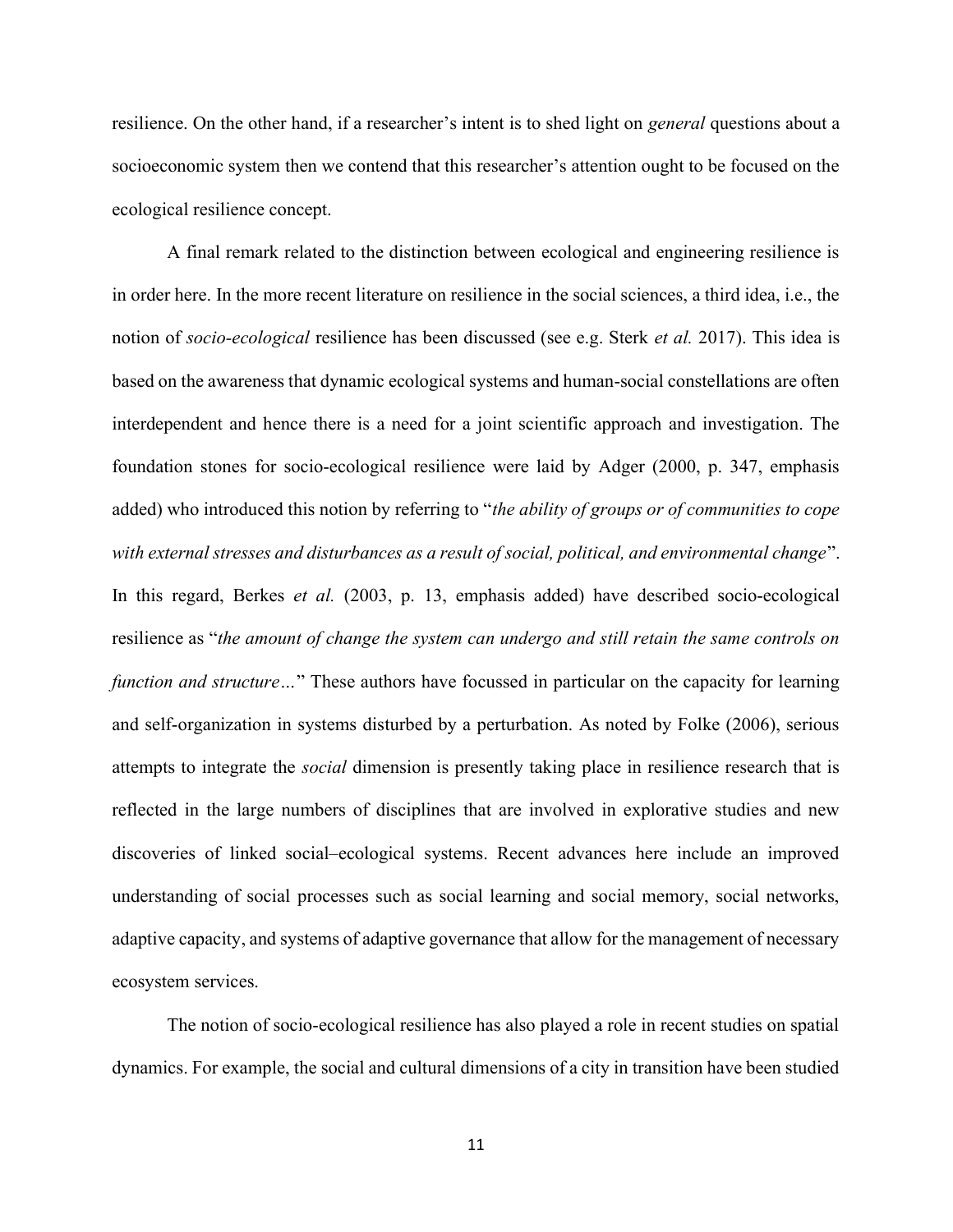by Sanchez et al. (2018). An earlier study on linkages between social and ecological resilience concepts in spatial systems can be found in e.g. Reggiani et al. (2002), while the positioning of resilience in a planning context has been highlighted by Davoudi (2012).

#### 2.3. Stability and conceptual confusion about resilience

 The discussion thus far in this chapter ought to suggest to the reader that irrespective of whether we choose to focus on engineering or on ecological resilience, at a very fundamental level, the notion of resilience has everything to do with the notion of *stability*. In fact, this point has been made by the noted ecologist Stuart Pimm (1991, p. 13) who has pointed out that "theoretical and empirical ecologists [have] used the word *stability* to mean at least five different things..." and that resilience is one of these "five different things."

 In this regard, it is worth reiterating Pimm's (1991, pp. 13-14) point that in addition to resilience, ecologists have used the word *stability* to refer to related notions known as *persistence*, resistance, and variability. For regional scientists, the point to understand is that words like persistence and resistance have well understood meanings in ecology. Therefore, when a regional scientist uses a word like *resistance* to describe something that is at variance with the way this word is used in ecology, (s)he unhelpfully creates confusion about the meaning of the underlying concept<sup>16</sup> in an environment in which regional scientists are already using the word *resilience* in different ways.

 We now elaborate upon the above point by providing some examples from the extant literature in regional science. In this regard, the recent work of Rose (2015) is instructive. After distinguishing between static and dynamic economic resilience, Rose (2015, p. 247) provides

<sup>16</sup>

This point is discussed in greater detail in section 3 below.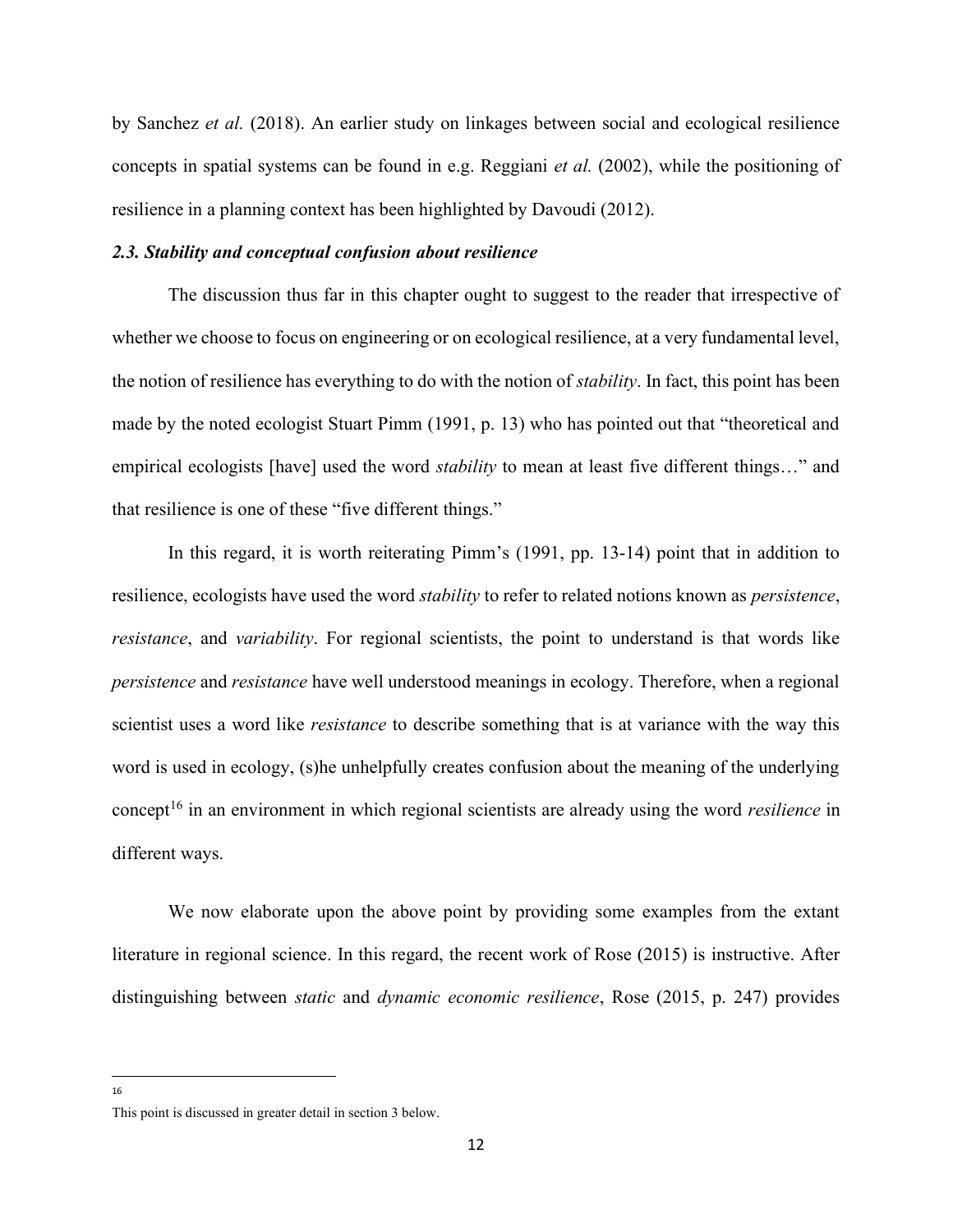definitions of these two concepts. He interprets static economic resilience as "the efficient use of remaining resources at a given point in time." He then proceeds to define dynamic economic resilience as "the efficient use of resources over time for investment in repair and reconstruction."

 Leaving aside the temporal element for the time being, the problem with the above two definitions of economic resilience is that they are very close to the definition of economic efficiency. In fact, if a system is using its resources efficiently then an economist would most likely say that such a system is Pareto efficient. In turn, this means that no one in the system can be made better off without making at least one person in the same system worse off.<sup>17</sup> Clearly, economists sometimes use the notion of efficiency in a narrower sense to refer to, for instance, *resource* efficiency. But even in this case, Rose's (2015) definitions of---static and dynamic---economic resilience would be very similar to the way in which economists typically think about resource efficiency.<sup>18</sup> Consequently, it may be problematic to define concepts (static and dynamic economic resilience) that are integrally related to a preexisting concept in ecology (resilience) with clear meanings (engineering and ecological) in a way that divorces the defined terms from any kind of stability consideration and, at the same time, risks conflation with other well understood concepts in economics (Pareto and resource efficiency).

 Next, Rose (2015, p. 250) further partitions static economic resilience into two parts---a direct part and a total part. He argues that *direct* static economic resilience "refers to the level of the individual firm or industry (micro and meso levels) and corresponds to what economists refer to as "partial equilibrium" analysis..." In contrast, *total* static economic resilience "refers to the

See Bishop (1993), Hirshleifer et al. (2005, pp. 533-534), and Mas-Colell et al. (1995, pp. 312-313) for additional details on this point. 18

Go to https://www.resource-germany.com/topics/generel-remarks/what-is-resource-efficiency/ for additional details on this point. Accessed on 17 December 2020.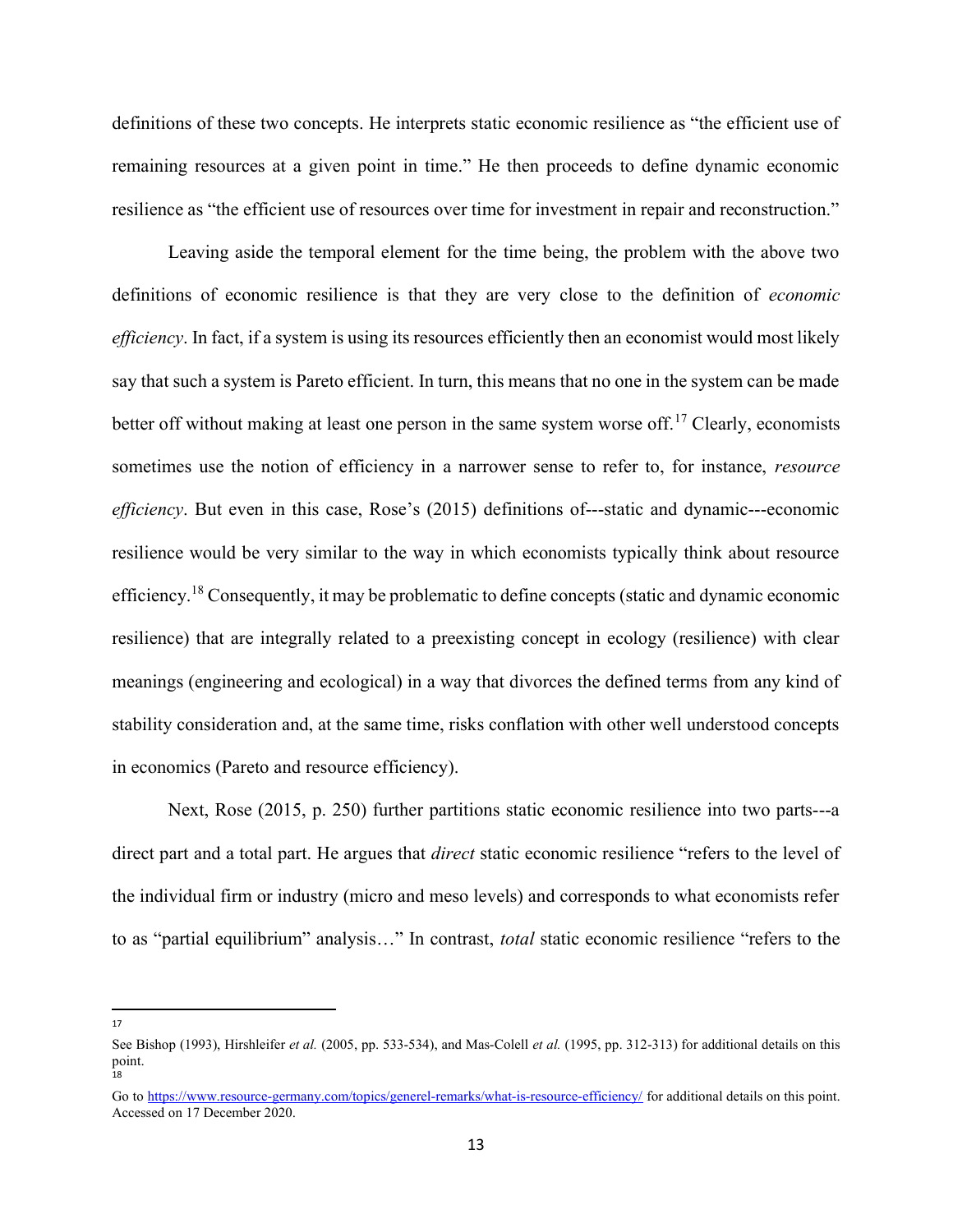economy as a whole (macro-level) and would ideally incorporate what is referred to as "general equilibrium" effects…" However, it seems plausible that this direct versus total distinction is conceptually vacuous because there is no reason to believe that the general equilibrium effects that Rose (2015) refers to occur at *a point in time*. In other words, it may be problematic to use the word *static* to describe something (general equilibrium effects) that, almost surely, occurs *over* time.

 Finally, Rose (2015, p. 248, emphasis added) claims that research on resilience is split into two camps and that approximately "half of the researchers view resilience as any action that can reduce losses from disaster…" He then says that the "other camp focuses on resilience as actions following the onset of a disaster." We note here that, consistent with our discussion in this section, resilience---either engineering or ecological---is a *property*<sup>19</sup> of a system be it ecological-economic or socioeconomic. In contrast to many policy documents (e.g. the UN Urban Agenda), resilience per se is not an action or even a set of actions.

In conclusion, we reiterate that the literature on resilience in regional science has sometimes created conceptual confusion by defining and then working with this admittedly nontrivial concept in a way that does not add to our understanding of its true meaning. We now move on to discuss the second of our three foundational issues concerning the use of resilience in regional science. This issue involves shedding light on whether resilience is or is not a *process*.

#### 3. Is Resilience a Process?

#### 3.1. An aside

Other appropriate synonyms here would be "attribute" or "trait."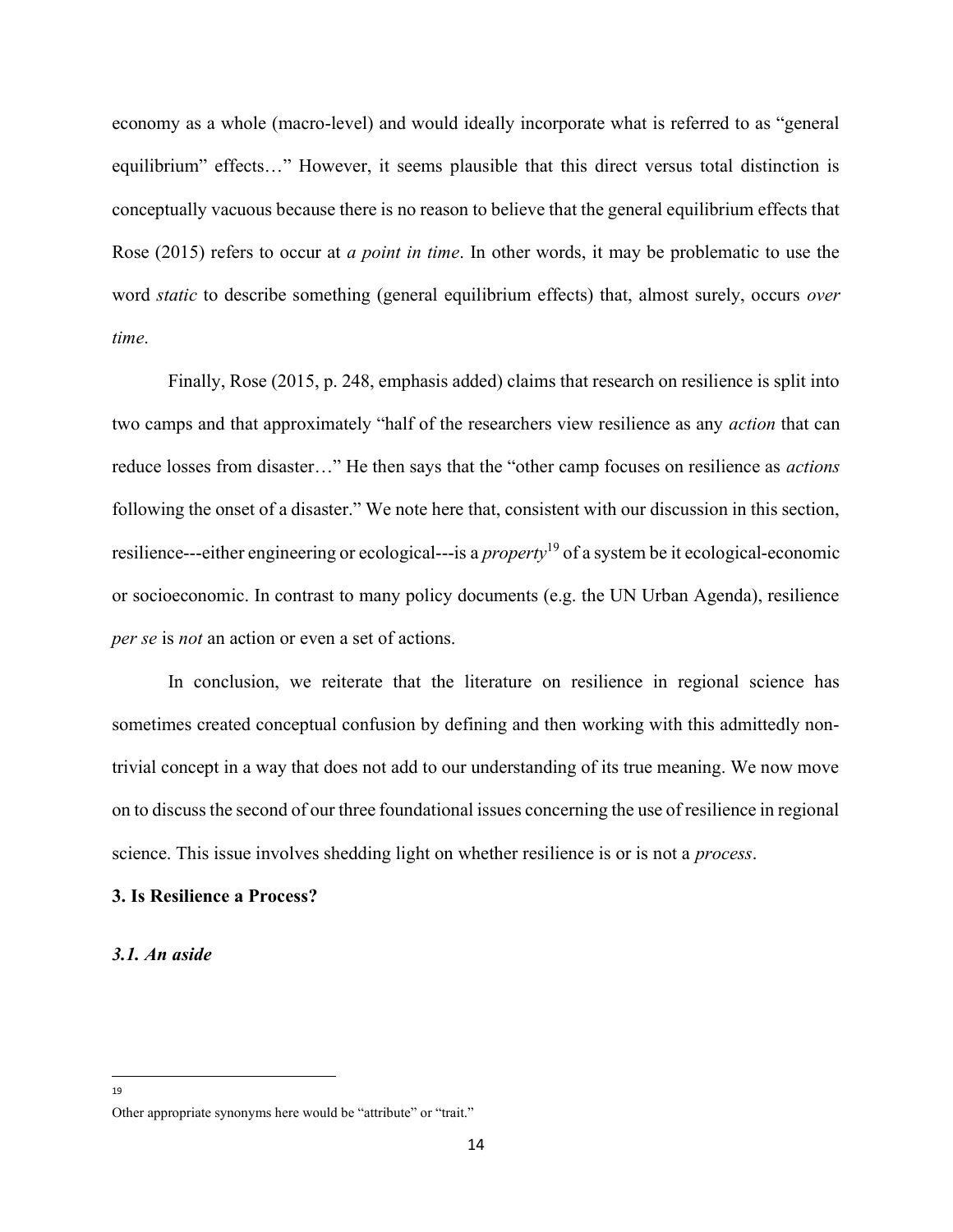Many researchers in the regional science profession postulate that resilience is a process. In this regard, the work of Martin and Sunley (2015, p. 13) is representative. According to these researchers, "resilience is a *process* that involves several elements...*vulnerability* …shocks…resistance…robustness…and recoverability."

Before we discuss this process issue, let us first get a separate matter out of the way. The above quotation from Martin and Sunley (2015) clearly suggests that resistance is a part of resilience or, put differently, that resilience is the broader concept. But we should recall from the discussion in section 2.3 that in the ecology literature, the word *resistance* has a specific meaning and that it is---following the work of Pimm (1991)---one kind of stability concept. Given this background, when Martin and Sunley (2015) suggest that resistance is a part of resilience, it should be noted that (i) this term has a specific meaning in ecology and that (ii) it is uncertain whether these researchers are using resistance in the same way as it is understood in ecology. As such, it is not clear whether it makes sense to think of one kind of stability concept (resistance) as being part of another stability concept (resilience).

#### 3.2. Process

 Returning to the process issue, there is considerable disagreement more generally in the social sciences about whether resilience is a process. For instance, the psychologist and social scientist Michael Ungar (2018, p. 3, emphasis added) notes that "studies of social-ecological systems tend to see resilience as the *capacity* of a system, closer to the description of a *trait* than a process…" He (2018, p. 3, emphasis added) then says that "[p]sychologists, social workers, and other mental health professionals, on the other hand, abandoned descriptions of resilience as a trait decades ago and now describe resilience most often as a process." Finally, he (2018, p. 3) contends that this "difference between the disciplines has become somewhat blurred as social-ecological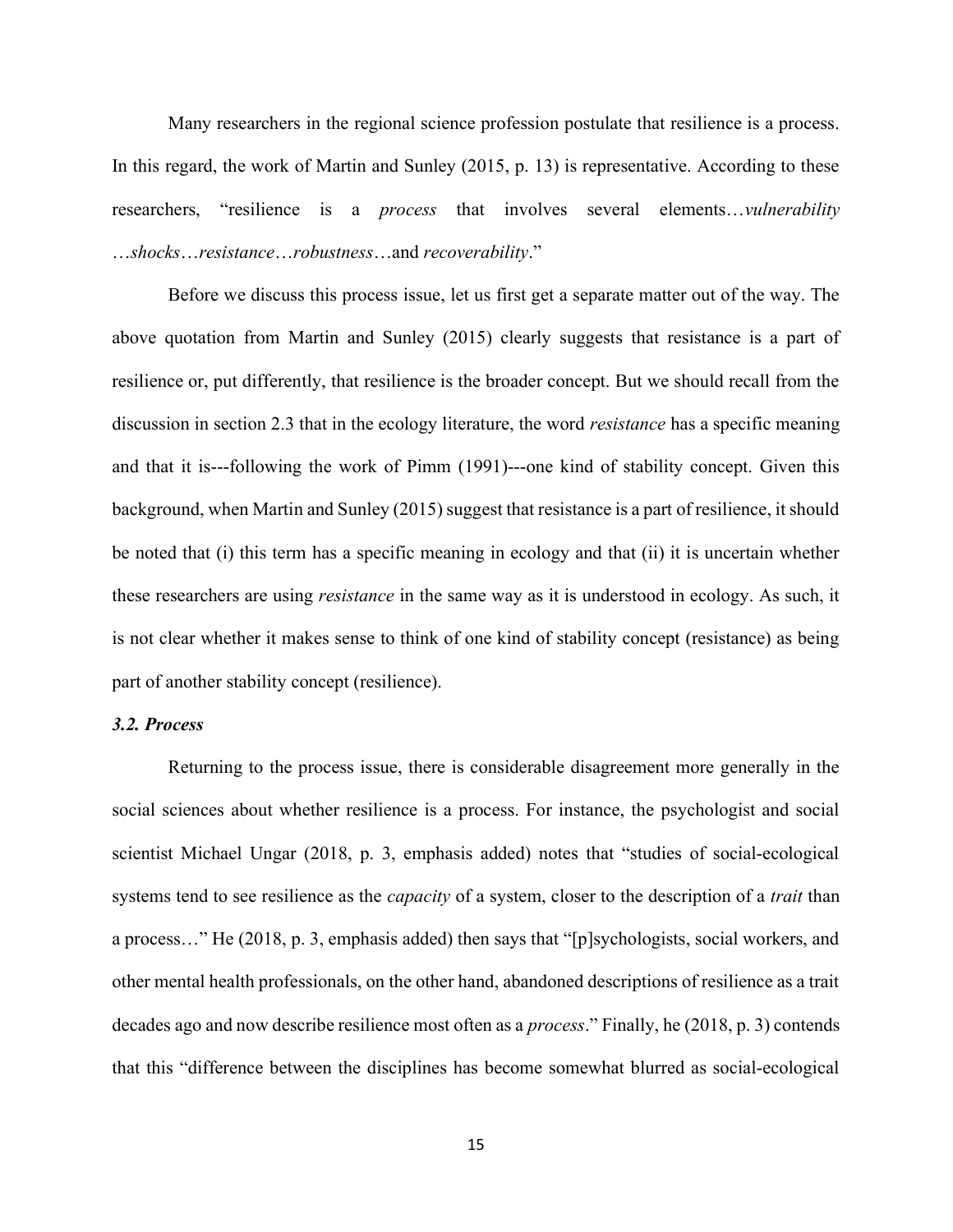systems researchers…have shown interest in the structure and processes associated with nested adaptive cycles across scales."

 Although Ungar (2018) and other researchers such as Rutter (1987) and Masten (2014) argue that resilience is a process, our position is that resilience is a property of an ecologicaleconomic or a socioeconomic system and not a process. Our argument to substantiate this position is in two parts. First, we go back to the ecology literature, where the term resilience originated, and pay careful attention to what prominent ecologists have said about this concept. Two examples follow in the next paragraph.

C.S. Holling, who introduced the notion of resilience into the ecology literature in 1973, says in a more recent contribution (1996, p. 32, emphasis added) that the resilience "of a system has been defined in two different ways in the ecological literature. These differences in definition reflect which of two *different aspects of stability* are emphasized." Simon Levin (2015, p. 1, emphasis added) says that ecological resilience is "the *ability of an ecosystem* to maintain its normal patterns of nutrient cycling and biomass production after being subjected to damage caused by an ecological disturbance." The clear inference we draw from these two quoted observations from ecology is that resilience is a trait of a system and not a process.

The second part of our argument is to point out the need to distinguish between a *trait* of a system and *observations* of this trait over time. Observations together or over a period of time clearly constitute a process but the observations themselves represent a trait and this trait can be viewed statically, i.e., at a point in time---in which case there is clearly no process---or dynamically, i.e., over time---in which case we do have a process. To appreciate the salience of the distinction we are making, consider the following two examples. The first (second) example refers to individuals (regions).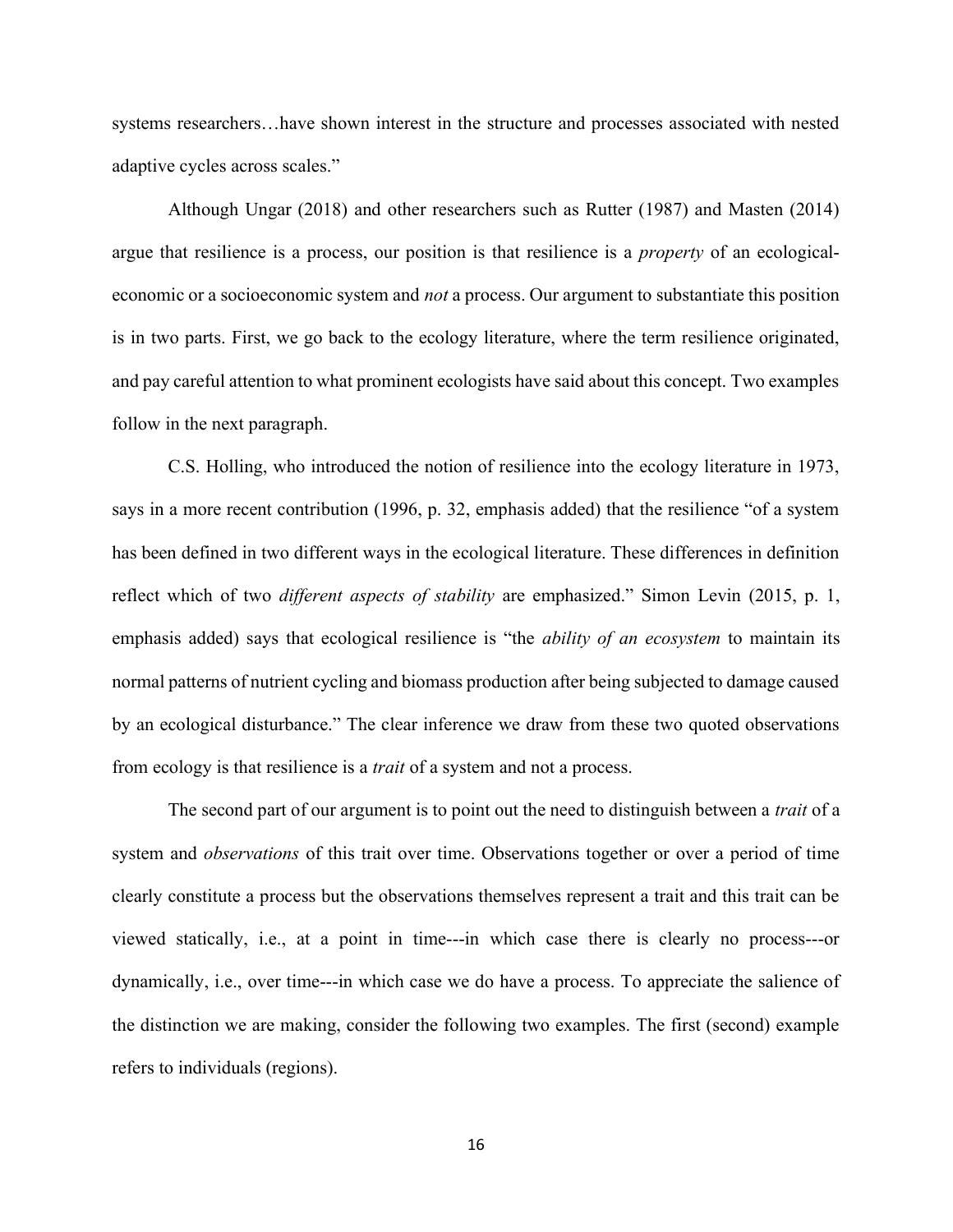Obesity is clearly a trait of an individual and we can observe how obese an individual is at a point in time and hence there is no process issue to worry about. However, we can also observe how obese an individual is *over time* and this exercise would generate a series of *observations* that do constitute a process. The point to note is that the observations refer to the obesity trait and therefore it makes no sense to say that obesity is a process. The same line of reasoning would apply for other human traits such as the height of an individual.<sup>20</sup> Next, let us focus on physical regions, i.e., on regions that are described by shared physical characteristics. Clearly, physical regions are units of physical space that are similar in their natural traits. For example, the Great Plains are a physical region in North America. Within the larger continent, this section of land is defined by a distinct type of land that is different from the mountains and forested hills around it. So, the fact that the Great Plains possesses this distinct type of land is a property of this physical region. That said, we can clearly record, for instance, the state of this distinct type of land as a result of human activities over time and this recording would generate a time series of observations. But, one again, these observations refer to the distinct type of land *trait* and it does not make sense to say that this distinct type of land is a process. We believe that this two-part argument demonstrates the validity of our claim that resilience is a property of a system and not a process. We shall now discuss the third of our three foundational issues concerning the use of resilience in the broad field of regional science. This issue involves asking whether resilience is always a good thing that decision-makers ought to promote.

We have thus far said nothing about uncertainty and hence have implicitly assumed that it makes sense to view an ecologicaleconomic or a socioeconomic system as a deterministic system. However, if it makes more sense to view such systems as *stochastic* systems then a trait such as resilience ought to be viewed as a *random variable*. In this case, at a point in time, we would observe a realization of this random variable. In contrast, over time, we would have a collection of such realizations and this collection would constitute a stochastic process. Note though that even in this stochastic setting, resilience would still be a trait but this trait would now be probabilistic in nature. See Batabyal (1998) for a discussion of related issues.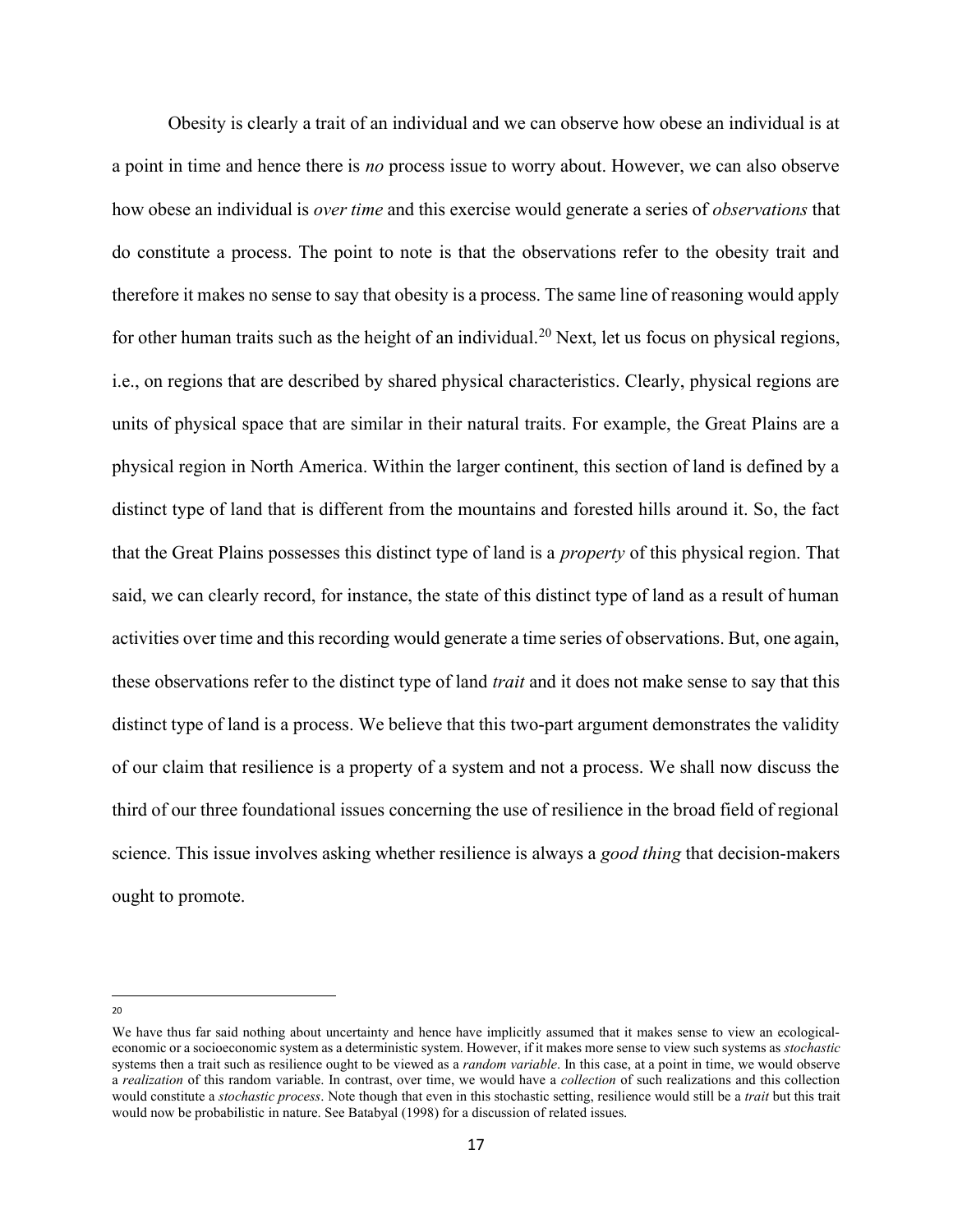#### 4. Is Resilience Always a Good Thing?

#### 4.1. A salient related question

 If resilience is a (preferably quantitative) characteristic of a dynamic system under stress, we may ask the question whether more resilience should be seen as a desirable feature of such a system. To answer this question, let us begin by returning to the wide-ranging paper by Martin and Sunley (2015). These researchers (2015, p. 1, emphasis added) point out that resilience "is now invoked in diverse contexts, both as a perceived (and typically positive) attribute of an object, entity or system and, more normatively, as a desired feature that should somehow be *promoted* or *fostered.*"<sup>21</sup> Agreeing with this perspective, Stone-Jovicich *et al.* (2018, p. 1, emphasis added) point out that "[g]rowing attention is…being focused on social-ecological resilience. Indeed, it is increasingly being adopted as a centerpiece of policy making, planning processes, and management strategies…"

These and other researchers such as Brown *et al.* (2017) have all maintained that resilience, in general, is a good thing. In the context of this discussion, when we say good we mean something of which more is preferred to less. Therefore, as far as policy is concerned, the suggestion here is that decision-makers need to do what they can to enhance the resilience of an ecological-economic or a socioeconomic system. Such claims are often found in recent policy documents of the United Nations (UN), the Organization for Economic Cooperation and Development (OECD), and the European Union (EU) (see e.g. OECD 2014). This viewpoint notwithstanding, our position is that resilience is not always a good thing and that in order to ascertain whether resilience in a given setting is a good thing, one must first answer the question "Resilience of What?"

Note that even though elsewhere in their paper, Martin and Sunley (2015) say that resilience is a process, this specific reference to resilience as an *attribute* of an object, entity, or system would appear to bolster our basic contention in section 3 that resilience is a trait and not a process.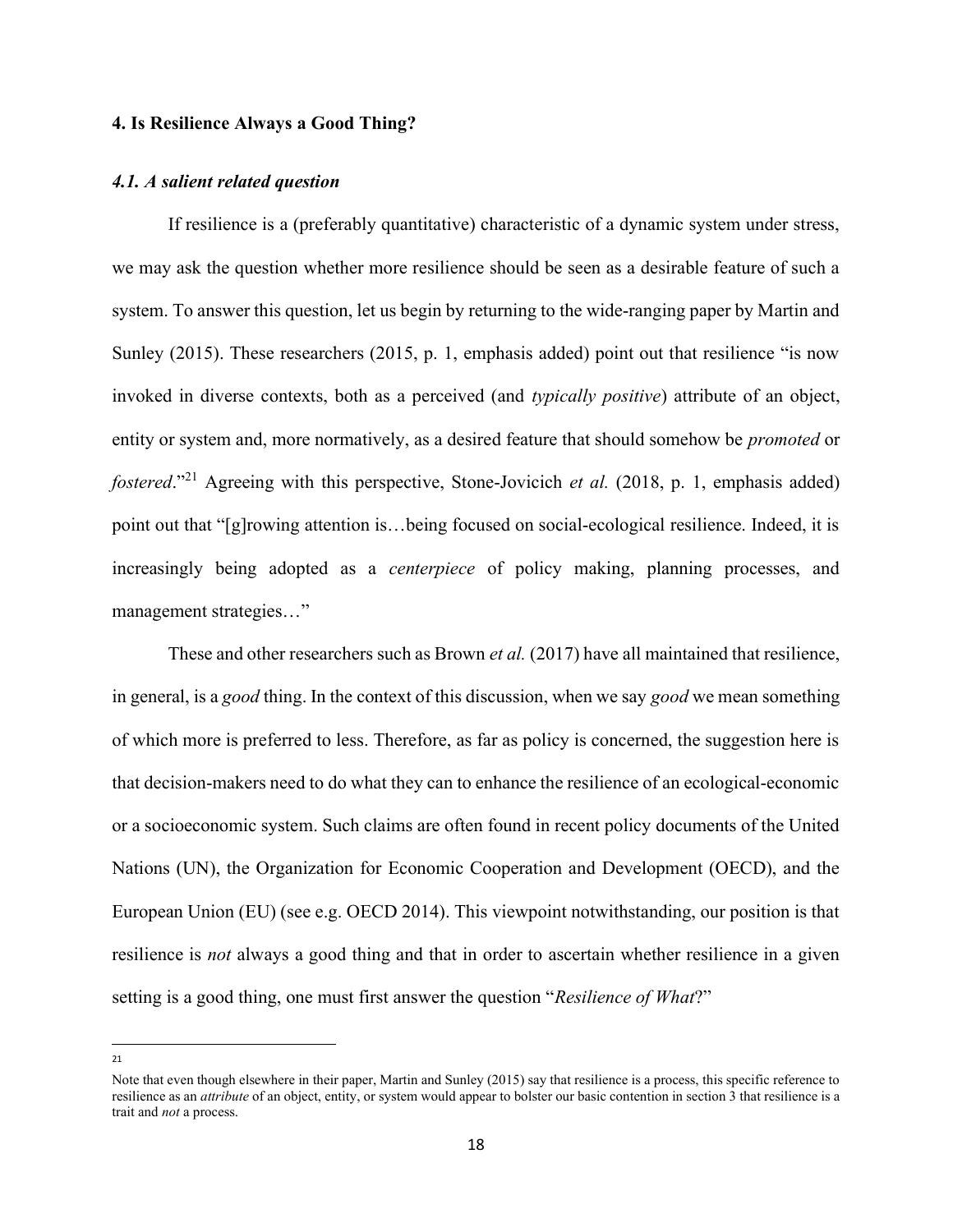#### 4.2. The argument

 To demonstrate the validity of our position, we begin with some comments on the probabilistic analysis of Batabyal et al. (2003) that focuses on lake ecological-economic systems. These researchers point out that many lake ecological-economic systems exist in one of three possible states---a stable eutrophic state that is bad from the standpoint of humans, a stable oligotrophic state that is good from the standpoint of humans, and a third unstable state that marks the boundary between the eutrophic and the oligotrophic states. The lake may move from the oligotrophic to the eutrophic state as a result of natural and/or human induced factors but this move is typically stochastic. In this setting, actions taken by a decision-maker can, in principle, move the lake from the eutrophic to the oligotrophic state, but the success of these actions is, once again, stochastic and not deterministic. The key point to grasp now is that the lake under study can be resilient in either the eutrophic or in the oligotrophic state. Since the eutrophic (oligotrophic) state is bad (good) from the standpoint of humans, the goal of policy clearly ought to be to lower (raise) the resilience of the eutrophic (oligotrophic) state. Put differently, when the answer to the "Resilience of What" question posed at the end of section 4.1 is "the eutrophic state," resilience in this state is not a good thing and hence policy should seek to reduce the resilience of the lake ecological-economic system in this bad state.

 The same argument applies in the context of regional development. In regional science, there is now a substantial literature on what are commonly known as lagging and leading regions.<sup>22</sup> In this two-part classification, lagging regions are typically not dynamic,<sup>23</sup> they are frequently rural

See Batabyal (2018), Batabyal et al. (2019), Batabyal and Nijkamp (2014a, 2014b, 2019), and the references cited in these papers for additional details about this literature.

<sup>23</sup>

By "dynamic" we mean vibrant or full of life.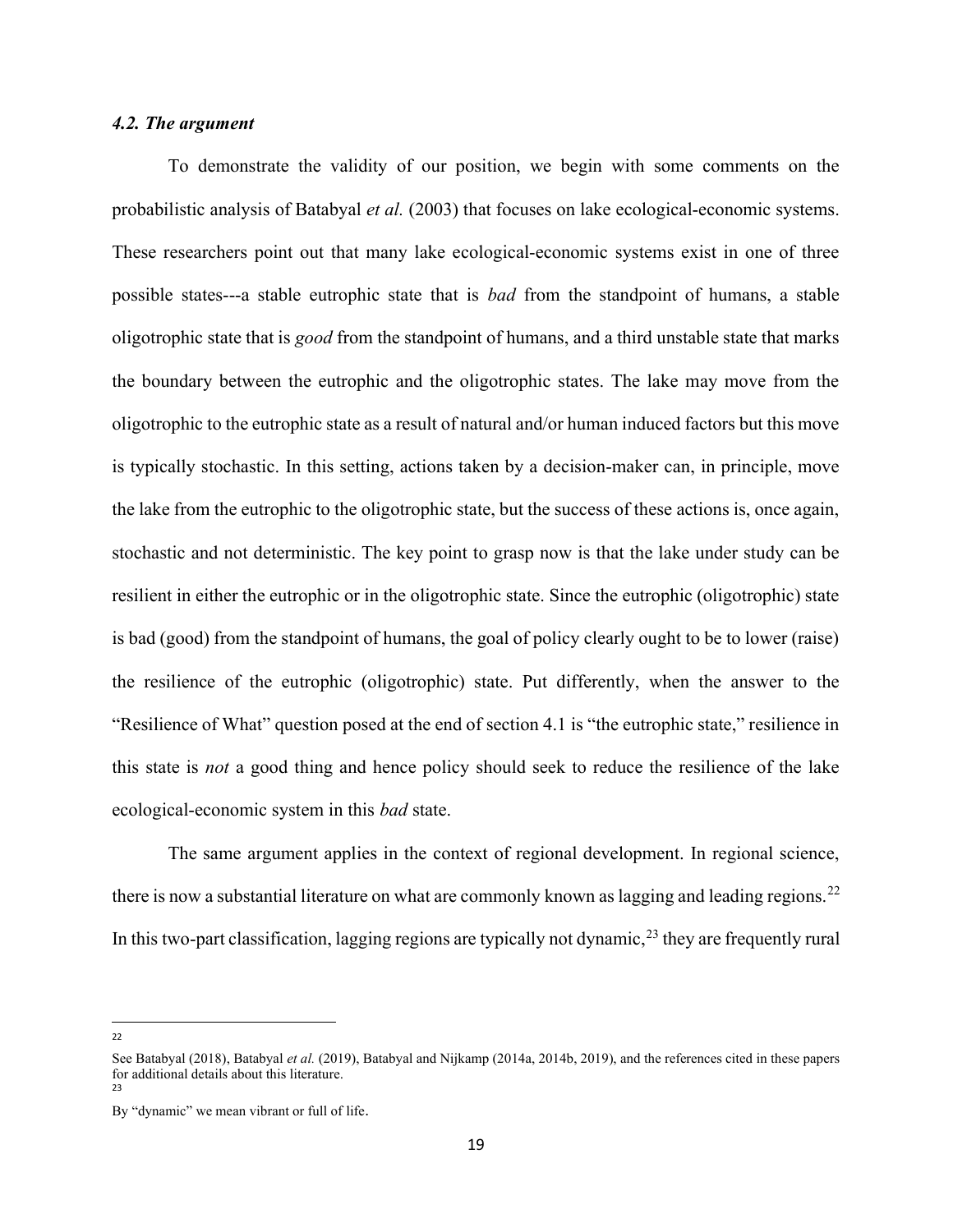or peripheral or remote, they are technologically backward, and they exhibit sluggish economic growth rates. In contrast, leading regions are more often than not dynamic, they are frequently urban and centrally located, they are technologically advanced, and they display relatively rapid rates of economic growth. Lagging or remote regions are often resilient and, as the work of Wolman et al. (2017) and Anoni et al. (2019) shows, resistant to change, sometimes even when a significant amount of resources have been devoted to changing their lagging status. Looking at this issue through the lens of the question "Resilience of What" demonstrates convincingly that the resilience of lagging regions is clearly *not* a desirable state of affairs.

We conclude this section be highlighting two key points made in a thought-provoking study by a team of ecologists and economists. Levin et al. (1998, p. 226, emphasis added) first point out that " $[n]$ ot all resilient phenomena are desirable. For example, discriminatory class systems have proved resilient. Similarly, racism has proved stubbornly resistant to policies aimed at wrecking its foundations." Therefore, we need to comprehend that "[r]esilience…makes no distinctions, preserving ecologically or socially *undesirable* situations as well as desirable ones" (Levin *et al.*) 1998, p. 225, emphasis added). With this discussion of the three foundational issues out of the way, we now proceed to discuss the two policy related issues. These two issues concern multiple stable states (Section 5) and the connections between the twin notions of resilience and sustainability (Section 6).

#### 5. Multiple Stable States

#### 5.1. Predictability and policy fixity

The work of Holling et al. (1995), Holling (1996), and Schroder et al. (2005) informs us that ecological-economic systems can exist in multiple stable states. Similarly, the work of Arthur (1989, 1990) and Perrings and Brock (2009) points out that socioeconomic systems---the systems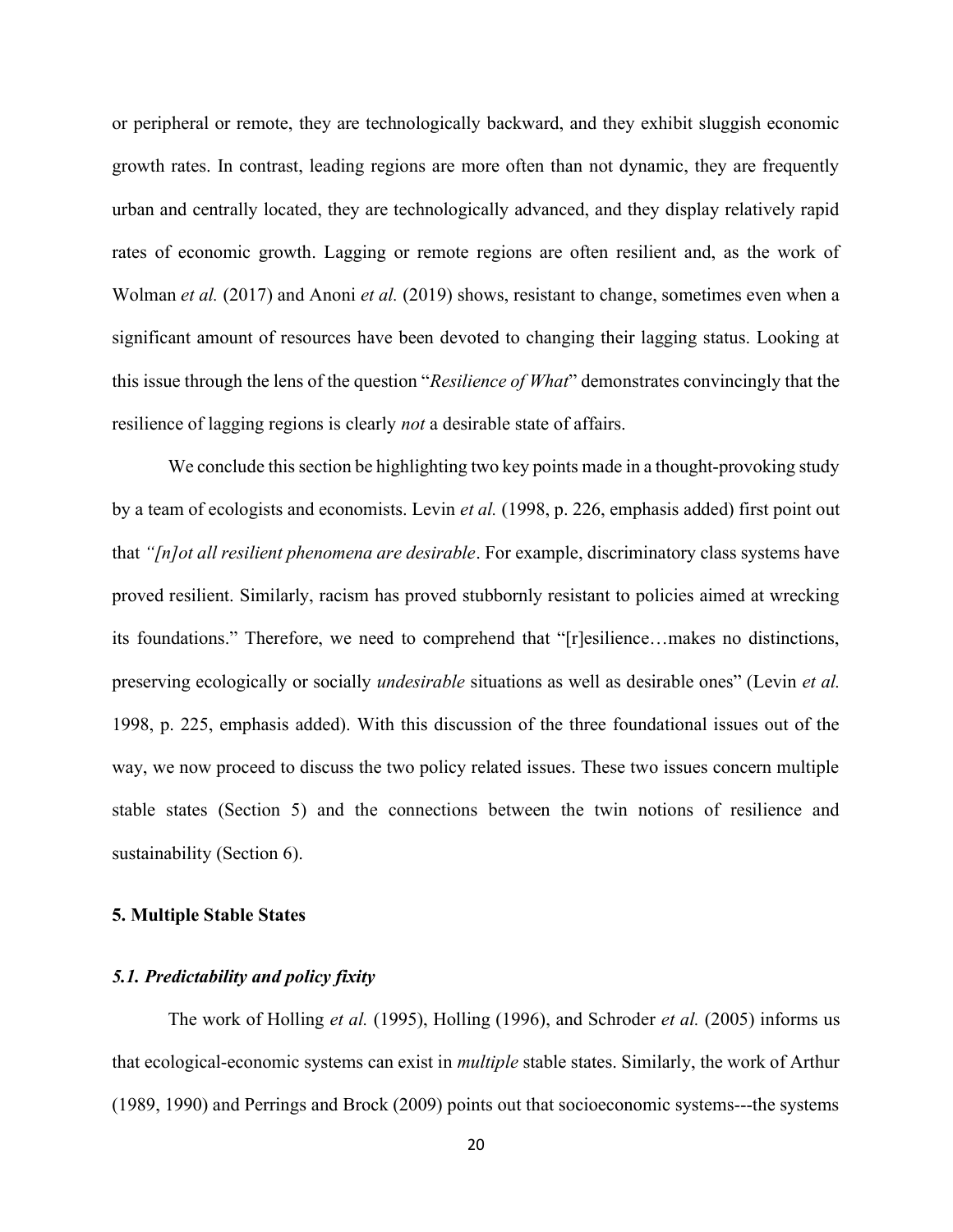that regional scientists typically study---can also exist in multiple stable states. To the best of our knowledge, this fundamental point and its implications for the design and implementation of "resilience sensitive" policy are insufficiently recognized by regional scientists.

 To substantiate this claim, we begin with the simpler case. If a given socioeconomic system can exist in only a single stable state and hence has a unique equilibrium, then we believe that it makes sense for a decision-maker to focus on the engineering resilience of this system. Why? This is because when shocked, such a system will tend to return to its unique equilibrium. Now, of the two definitions of resilience that we have been working with in this chapter, the one that emphasizes the speed of return to the stable state after a shock---or a near equilibrium response of the system---is engineering resilience (Holling 1996). Hence, the usefulness of engineering resilience or resilience of the first kind for such systems. A significant distinguishing feature of such "single stable state" socioeconomic systems is that their behavior over both time and space is *predictable*, at least relative to truly multiple stable state systems. Therefore, *fixed* policies that are both relatively straightforward to design and to implement make more sense for such systems.

#### 5.2. Unpredictability and policy variability

Moving on to the more complex and also more realistic case, we contend that most and probably all socioeconomic systems that regional scientists analyze are multiple stable state systems. As such, their behavior over time and space is, most likely, rather unpredictable. As a result, in this case, the focus of a decision-maker has to be on the size of the stability domain associated with a particular stable state. In other words, this decision-maker needs to focus on the ecological resilience of the system being studied. From the standpoint of the design and implementation of policy, we need "a response system that is flexible and adaptive" (Levin *et al.* 1998, p. 224). In this regard, our reading of the literature supports the contention of Sellberg *et al.*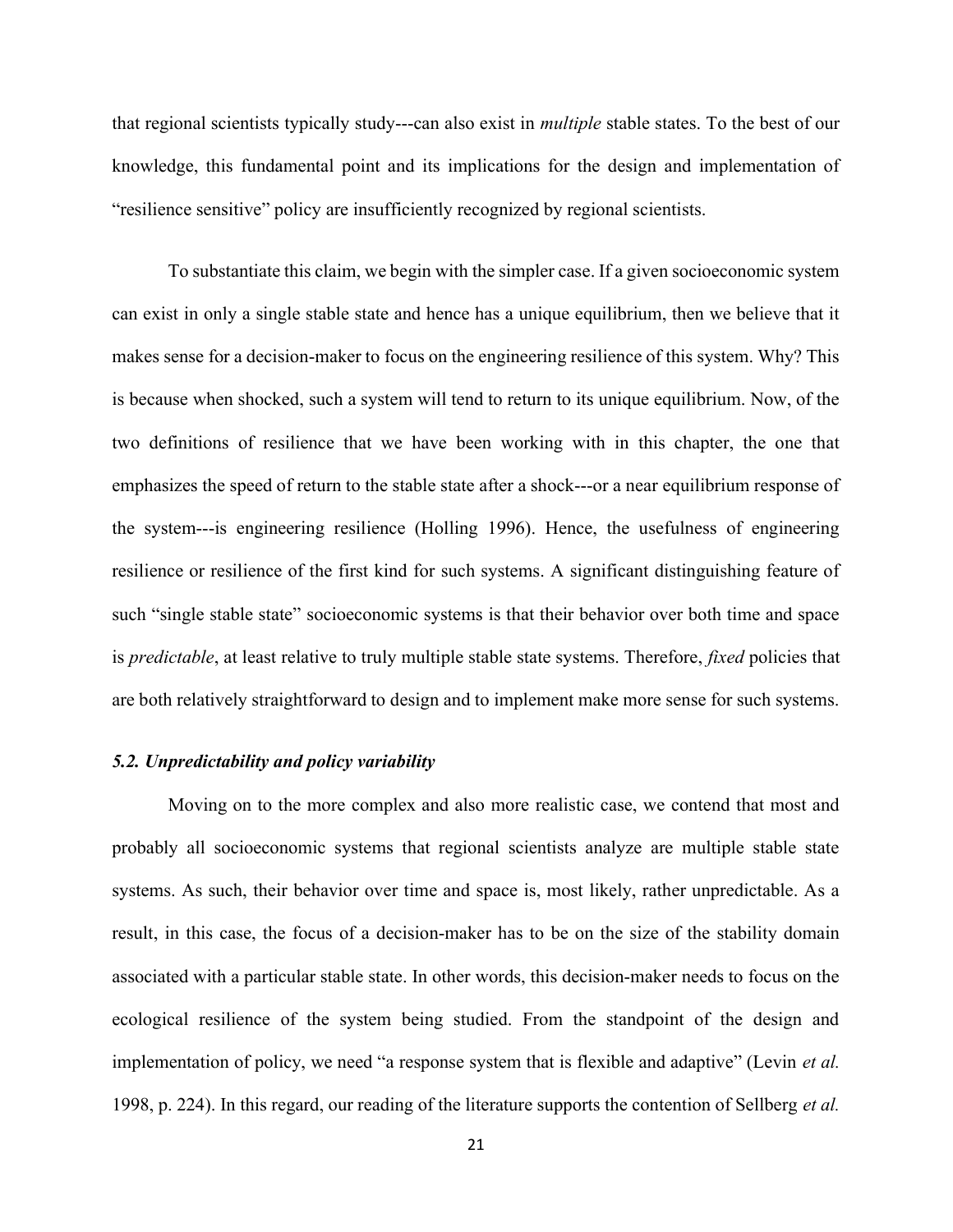(2018, p. 906) who point out that "studies of resilience practice are still rare. Few studies have analyzed the applications of resilience thinking in real-world settings and assessed what it has actually managed to achieve."<sup>24</sup> Hence our claim in the first paragraph of section 5.1.

The validity of the above claim notwithstanding, we recognize that compared to fixed policies, flexible and adaptable policies are more costly to design and implement. Therefore, in any given instance, a decision-maker will need to engage in a benefit-cost exercise in which the "hard to quantify" benefit from the pursuit of such flexible policies is compared in a meaningful way with the "easy to quantify" cost of these same policies.

One final point deserves some mention. Today, war and civil unrest in a nation like Syria and President Trump's trade war with China represent a breakdown of the balance of peace and security and therefore are emblematic of "qualitative shifts in which initially small disturbances may become magnified through non-linear feedbacks" (Levin et al. 1998, p. 225). When confronted with such qualitative shifts, flexible and adaptive policies of the sort that we are advocating need to concentrate on more than just the present consequences of specific actions. In particular, decision-makers need to think about the possibility that the *impacts* of a series of small actions---each action harmless by itself---will accumulate so as to destabilize socioeconomic systems. In such settings, decision-makers confront yet another problem and that is the problem of interdependent chain reactions. Even for flexible and adaptive policies, we can generally predict the immediate effects of particular actions. However, it is much harder to predict the effects of a sequence of actions without comprehending the *dynamics* of the systems that are being impacted by the pertinent actions. That said, we now move on to discuss in section 6 below, the second of

<sup>24</sup>

When we say we "support the contention" we mean that there are very few applications of resilience thinking that quantitatively account for the size of the stability domain associated with a specific stable state of a given socioeconomic system.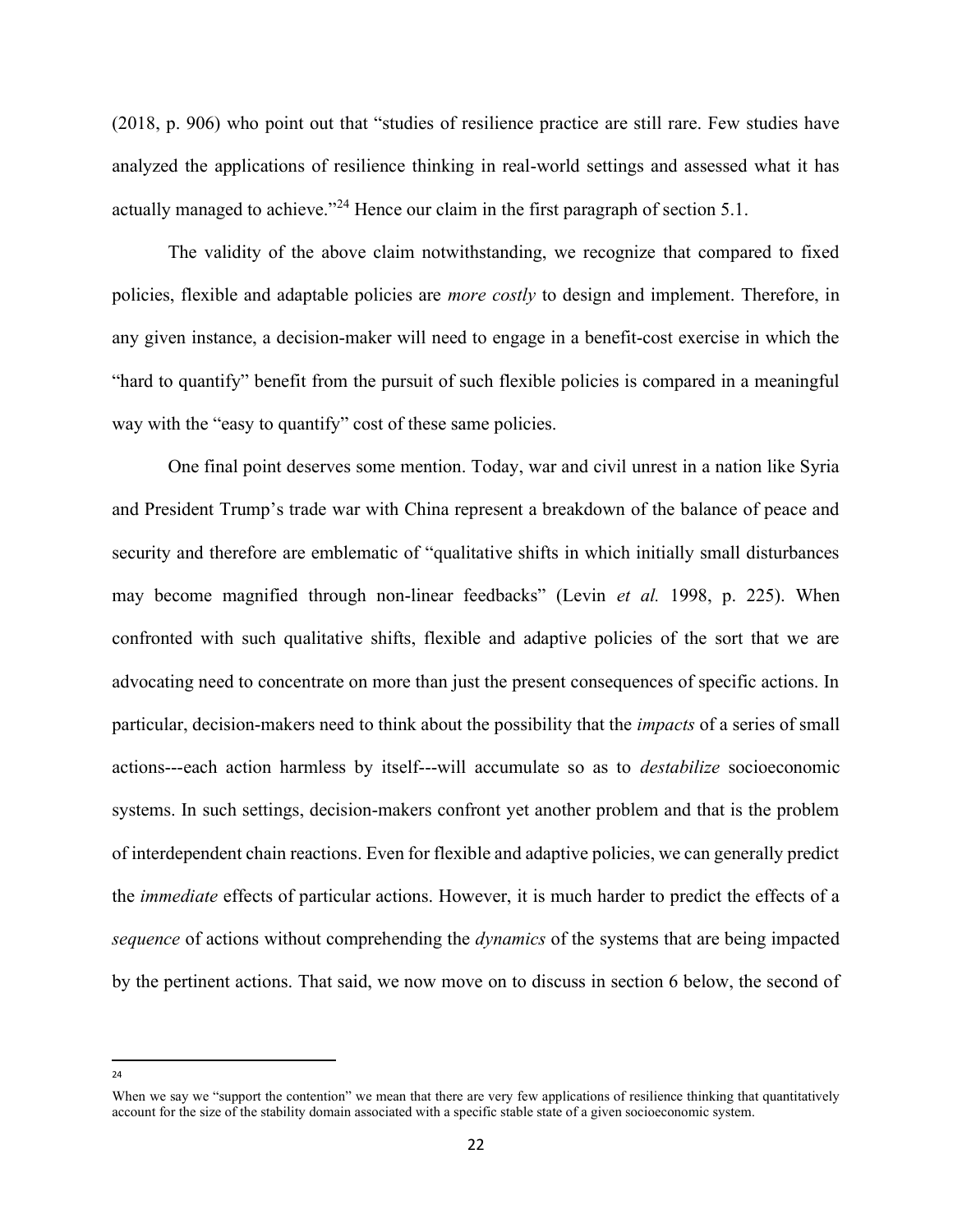two policy issues and this concerns the relationship between the twin concepts of resilience and sustainability.

#### 6. Resilience versus Sustainability

#### 6.1. A key difference

 The two notions of resilience and sustainability have increasingly become buzzwords and there is now some confusion in the literature about the relationship, if any, between these two concepts. As noted by Marchese et al. (2018), some commentators believe that these two notions are the same whereas others believe that they are different.<sup>25</sup> Regional scientists need to be clear on the point that these two notions are *not* the same. To see this, recall two points from our discussion in sections 2 and 3 of this chapter. First, the term resilience has two meanings and these two meanings are *not* the same. Second, resilience is a *trait*---and not a process---of an ecologicaleconomic or a socioeconomic system and therefore it can, in principle, be studied either at a point in time (statically) or over time (dynamically).

The notion of sustainability now has many definitions but it is important to point out that the idea of sustainability was introduced into the social sciences literature most noticeably in the form of the closely related notion of sustainable development. In particular, the so called Brundtland Commission, supported by the United Nations, pointed out in its prominent report-- see Brundtland (1987, chap. 2, para. 1)---that "sustainable development is development that satisfies the needs of the present without compromising the needs of the future." Now, although other meanings are possible, one of the commonest meanings of the word sustain is "to cause or

<sup>25</sup>

Go to https://www.barillacfn.com/en/magazine/food-and-sustainability/sustainability-and-resilience-refer-to-two-differentconcepts/ for additional details on this point. Accessed on 17 December 2020.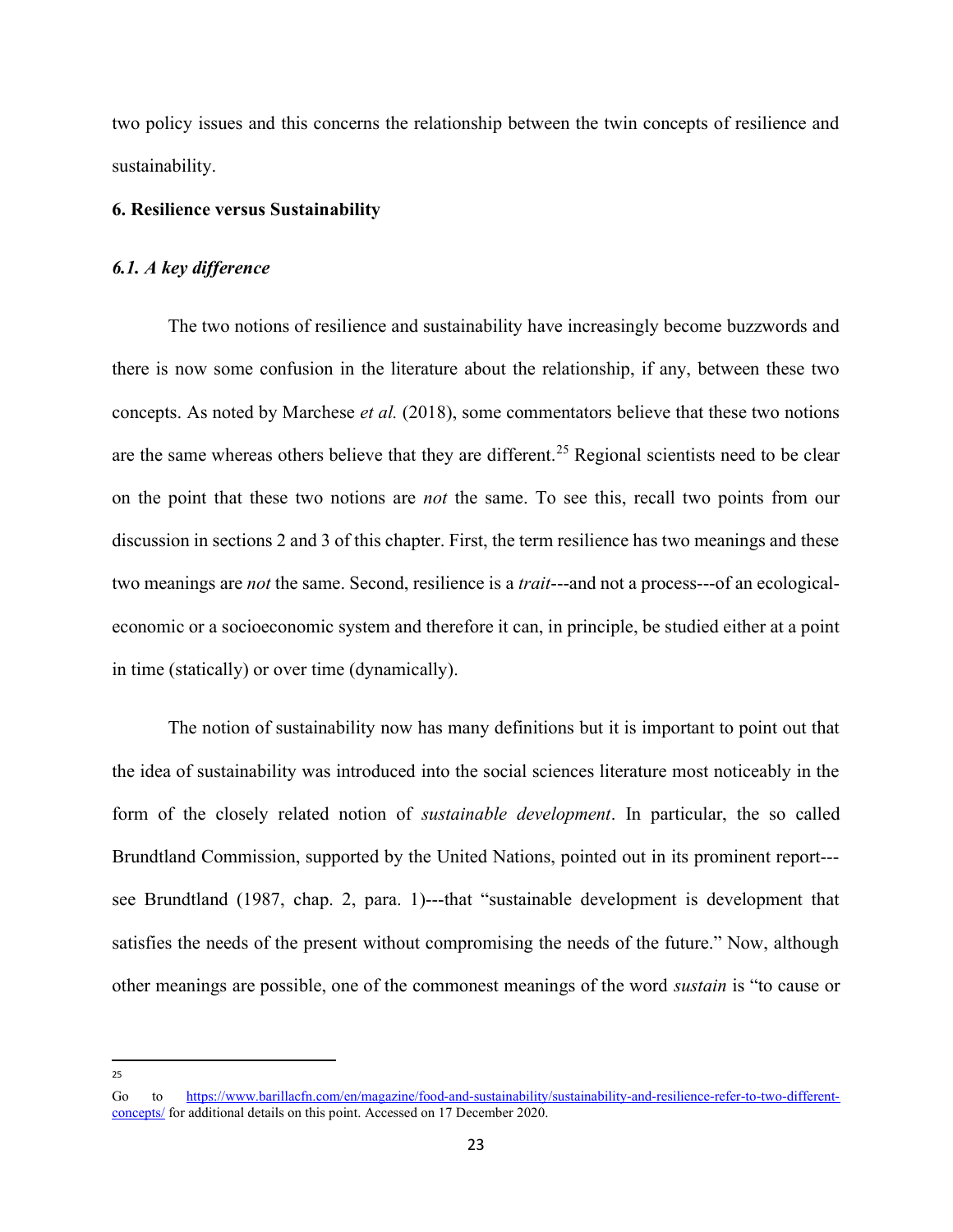allow something to continue for a period of time."<sup>26</sup> So, sustainable development is inherently a dynamic phenomenon or a *process*. From this line of reasoning, we contend that the more general but still related notion of sustainability<sup>27</sup> also has a distinct intertemporal dimension to it.

#### 6.2. Competing objectives?

As noted by Saunders and Becker (2015), the point that resilience and sustainability are dissimilar concepts is now understood by a fair number of researchers. Interestingly, this understanding appears to have led some writers such as Zolli and Healy (2012) to think of resilience and sustainability as competing objectives for decision-makers. For instance, Zolli (2012, p. 1, emphasis added) says that "because the world is so increasingly out of balance, the sustainability regime is being quietly *challenged*, not from without, but from within. Among a growing number of scientists…a new dialogue is emerging around a new idea, resilience…" He then contends (2012, p.1, emphasis added) that "[w]here sustainability aims to put the world back into balance, resilience looks for ways to manage in an imbalanced world."

Given this "competing objectives" perspective, it is worth pointing out that in the ecological economics literature, the relevance of resilience for sustainable economic development has been recognized at least since the research of Common and Perrings (1992). Consistent with our discussion above, this research informs us that whereas resilience is a system attribute, sustainable development is about designing and implementing policies that maintain the trajectories (time-paths) of key aspects of the system under consideration. As such, the main point to grasp is that if a policy attenuates the resilience of a socioeconomic system, then it does not

Go to https://dictionary.cambridge.org/us/dictionary/english/sustain for more details on this point. Accessed on 17 December 2020. 27

We say "more general" because it is, in principle, possible to think of sustaining things that have nothing to do with economic development per se.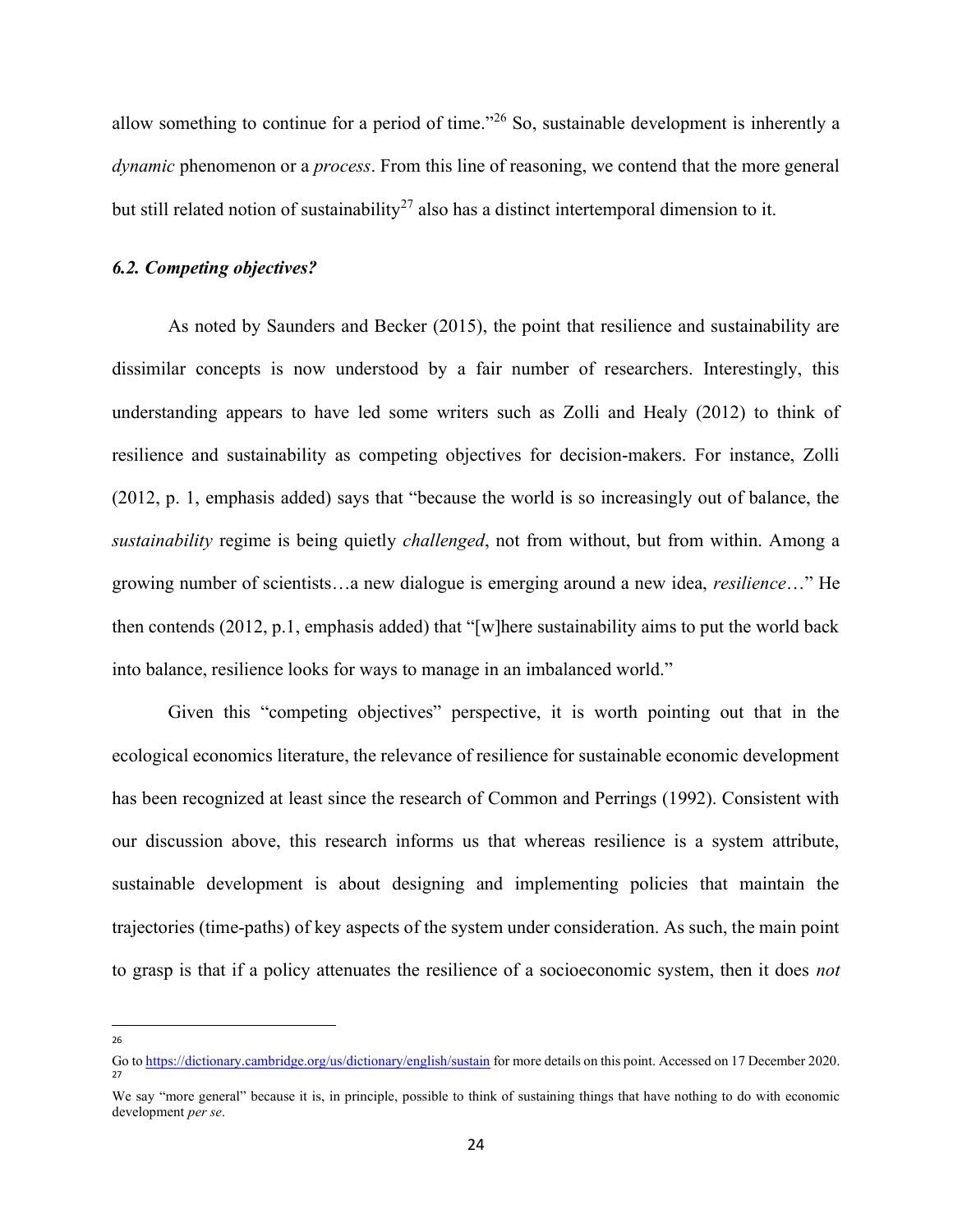make sense to attempt to sustain the (undesirable) resulting time-path of key system attributes with diminished resilience. Therefore, Perrings (2006, p. 418, emphasis added) is certainly right when he points out that a "development strategy is not sustainable if it is not resilient: i.e. if it involves a significant risk that the economy can be flipped from a desirable state (path) into an undesirable state (path), and if that change is either irreversible or only slowly reversible."

We close this section by pointing the reader to three noteworthy findings that emanate collectively from the various papers published in a special issue of the journal Environment and Development Economics in 2006 and that regional scientists ought be cognizant of when analyzing socioeconomic systems and particularly when exploring the nexuses between resilience and sustainable development. First, for socioeconomic systems, markets may be missing for traits of the system that may influence its resilience and thus its sustainability. In such situations, prices can lead decision-makers to take actions that push the system closer to unseen thresholds. Second, sustainable management of a socioeconomic system depends on comprehending the dynamics of the system. In turn, this influences the choice a decision-maker makes between actions that involve *adapting* to future changes and actions that *mitigate* these same changes.<sup>28</sup> Finally, using the lens of modern finance, sustainable development requires that the value of the asset base available to a population not decline over time. In this regard, a resilience perspective implies that the composition of this asset base is very significant. This concludes our discussion of five outstanding issues concerning the use of resilience in regional science.

Following Perrings (2006), adaptation involves actions by a decision-maker that modify either the benefits or the costs of change without modifying the likelihood of that change. In contrast, mitigation involves actions by a decision-maker that influence the known probabilities of future outcomes.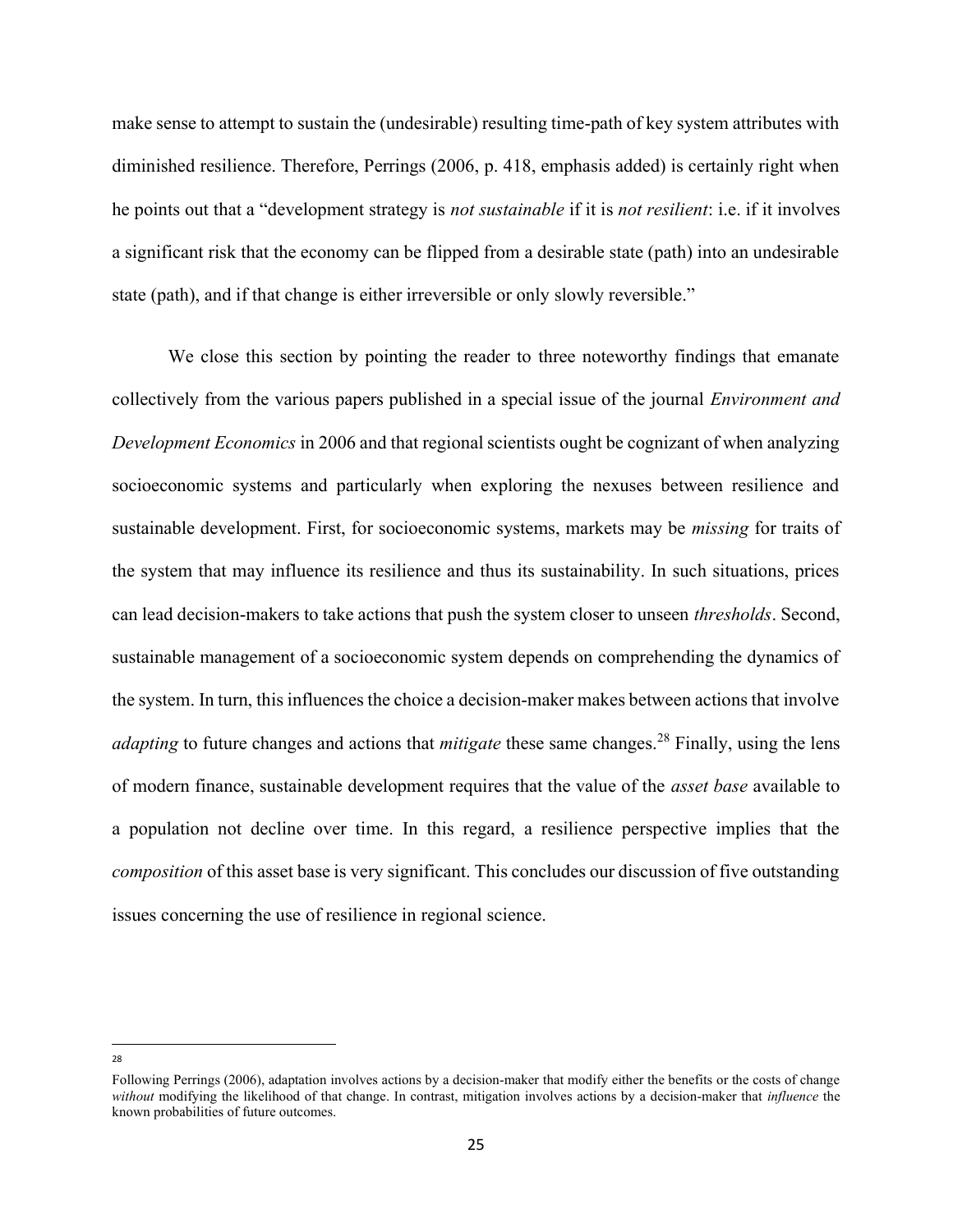#### 7. Conclusions

 In this chapter, we provided a thorough discussion of three foundational and two policy related issues involving the use of the concept of resilience in regional science. The three foundational issues were about definitions, whether resilience was a process, and whether resilience was always a good thing. The two policy issues related to multiple stable states and to the relationship between the twin notions of resilience and sustainability. The study of resilience in the context of socioeconomic systems is an active area of research. Therefore, we hope that researchers in regional science pay heed to the issues we have raised here. This will, we believe, assist regional scientists in constructing and analyzing models that are marked by the trinity of conceptual clarity, analytical rigor, and policy relevance.

Finally, the five issues discussed in this chapter are by no means the only challenging research issues in current spatial resilience research. Several other questions will, most likely, have to be addressed as well in contemporaneous resilience research in regional science. In this regard, it is worth emphasizing that key gaps in the extant literature are:

- The translation of resilience---as a trait of socioeconomic systems---into a measurable indicator that is representative of the evolutionary dynamics and adaptivity of a system that is out of balance after a perturbation. The popularity of employment indicators---delineated in the work of Martin (2012)---is no guarantee that this indicator is always the best possible metric to characterize the nature of a recovery process.
- Spatial processes in a complex force field are usually multidimensional in nature and may incorporate different system variables. Hence, there is certainly much scope for multivariate analysis of different resilience indicators in a complex system.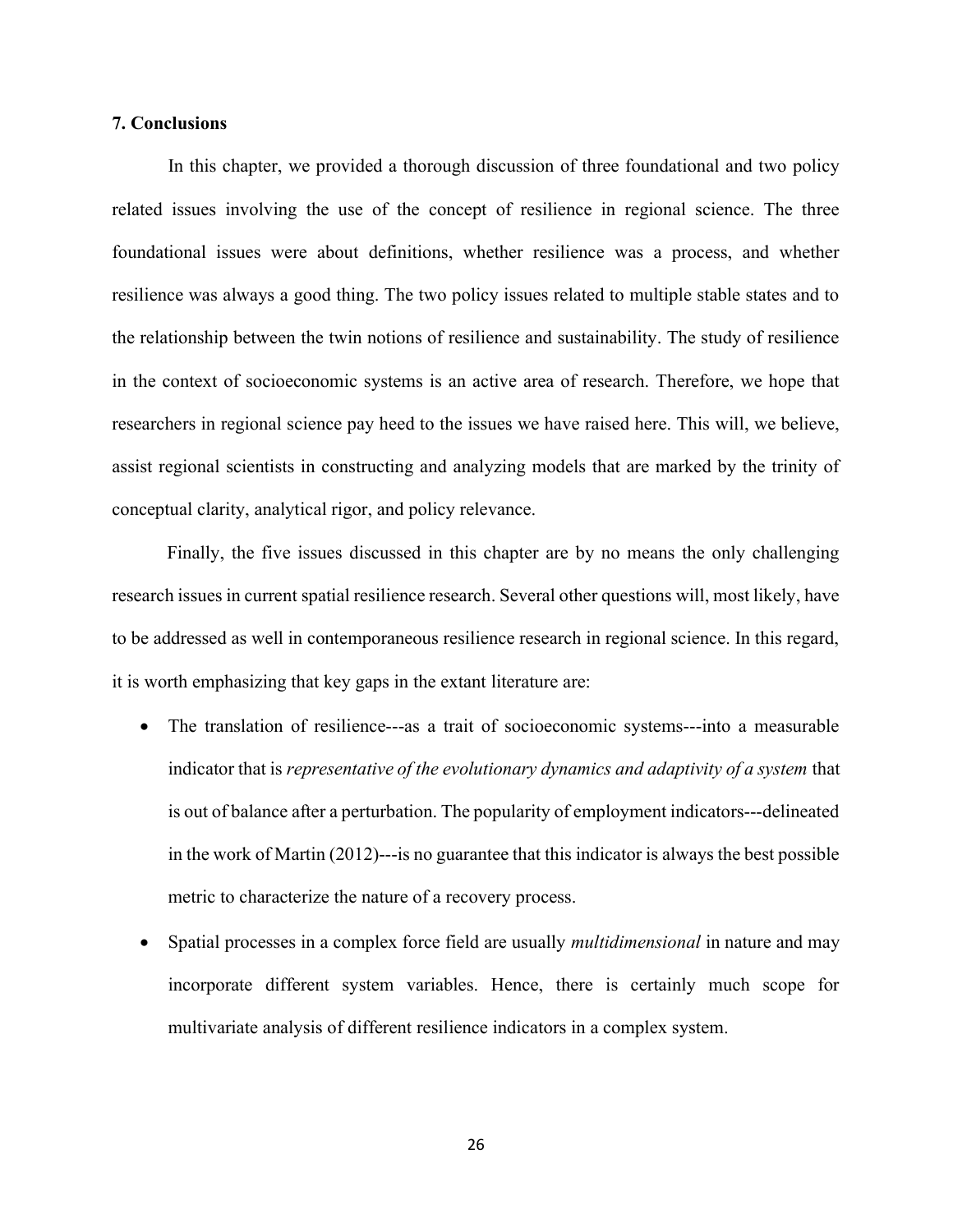• The identification of a proper resilience indicator calls also for a thorough examination of the very nature of the indicator used in terms of its *input* or *output* character. For example, depending on the nature of the underlying model architecture of a dynamic system, a resilience indicator like employment can be either an input or an output (or performance) indicator. This reveals an inherent weakness of much contemporary resilience research: without a well specified model of the system under study, it may be difficult to interpret the outcomes of a dynamic system in terms of its resilience. This holds particularly for spatial-economic systems, which often exhibit interdependent linkages among variables in adjacent regions. In such instances, spatial autocorrelation methods and spatial econometric tools may well be needed to conduct useful analysis. Finally, when data limitations preclude econometric analysis, simulation models such as computable general equilibrium models may be useful.

It goes without saying that spatial resilience research is fraught with many difficulties that are both conceptual-methodological (architectural composition) and operational statisticaleconometric (specification) in nature. Therefore, the conduct of meaningful research in this area will be a major challenge for regional scientists in the years to come.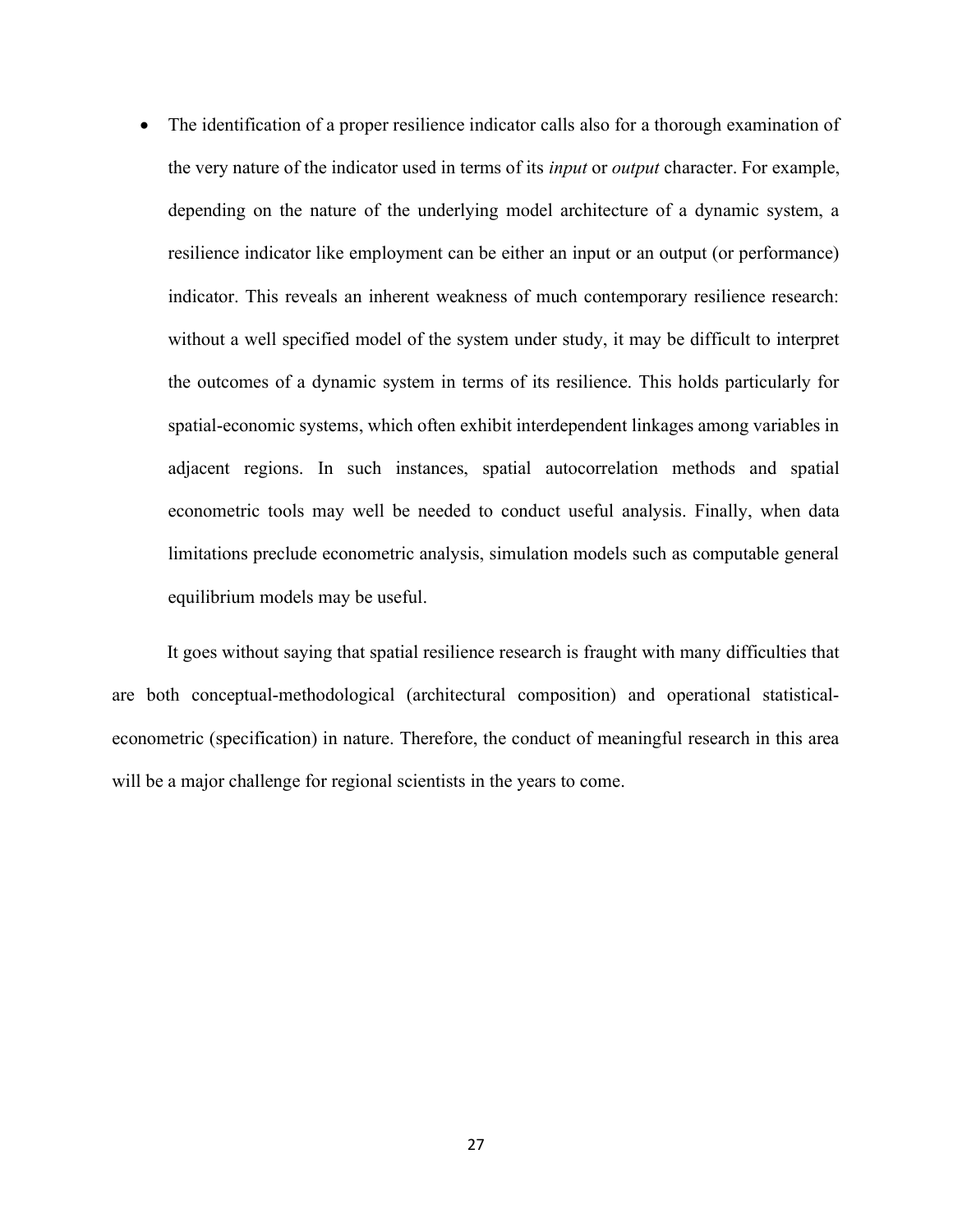#### References

- Adger, W.N. (2000). 'Social and ecological resilience: Are they related?', *Progress in Human* Geography, 24, 347-364.
- Alexander, D. (2013). 'Resilience and disaster risk reduction: An etymological journey, Natural Hazards and Earth System Sciences, 1, 2707-2716.
- Aldrich, D.P. and M.A. Meyer (2015), 'Social capital and community resilience', American Behavioral Scientist, 59, 254-269.
- Annoni, P., de Dominicis, L. and N. Khabirpour (2019), 'Location matters: A spatial econometric analysis of regional resilience in the European Union', Growth and Change, 50, 824-855.
- Arthur, W.B. (1989), 'Competing technologies, increasing returns, and lock-in by historical events,' Economic Journal, 99, 116-131.
- Arthur, W.B. (1990), 'Positive feedback in the economy', Scientific American, 262, 92-99.
- Batabyal, A.A. (1998), 'The concept of resilience: Retrospect and prospect', Environment and Development Economics, 3, 235-239.
- Batabyal, A.A. (1999a), 'Contemporary research in ecological economics: Five outstanding issues', International Journal of Ecology and Environmental Sciences, 25, 143-154.
- Batabyal, A.A. (1999b), 'Species substitutability, resilience, and the optimal management of ecological-economic systems', Mathematical and Computer Modelling, 29, 35-43.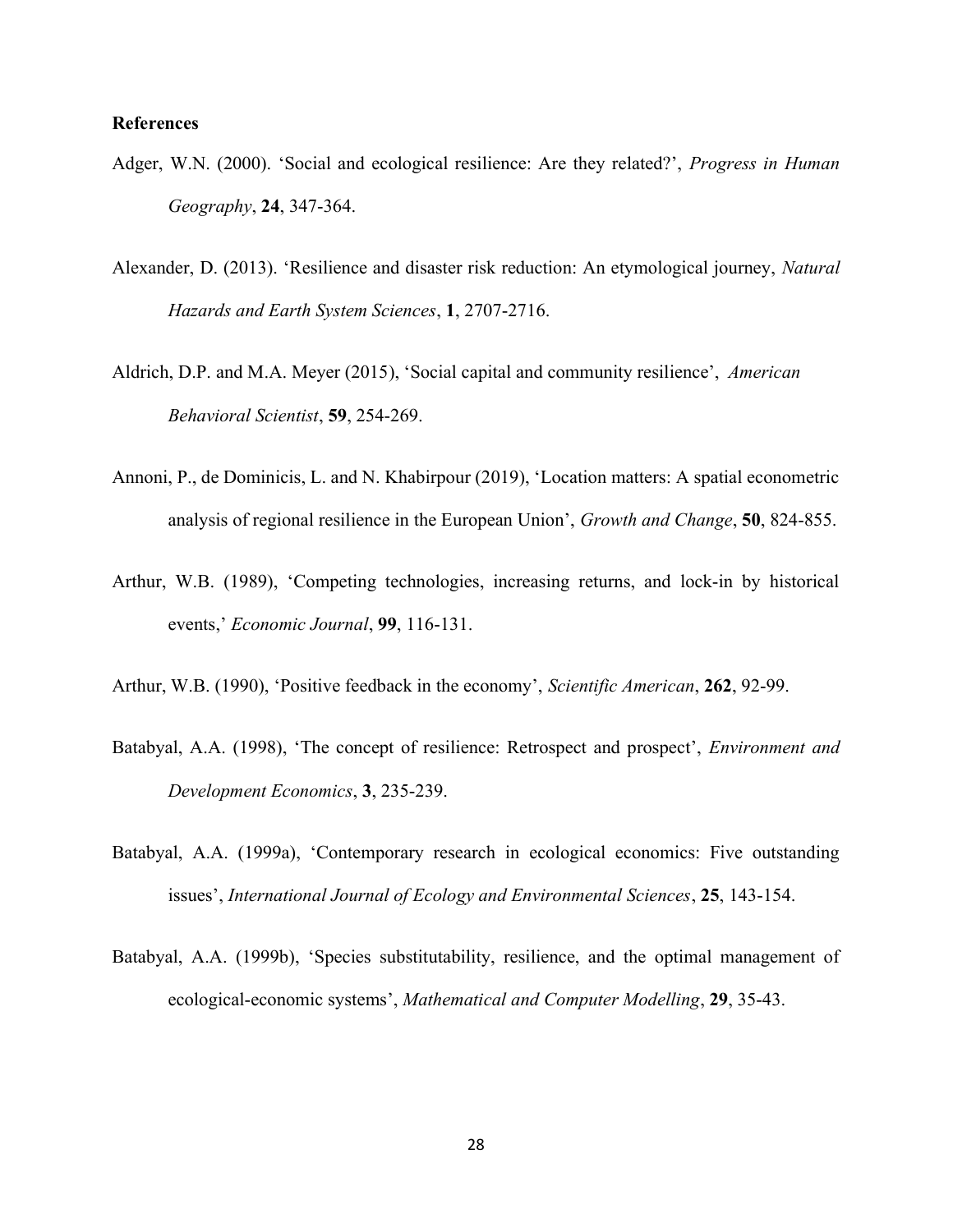- Batabyal, A.A. (2001), 'A theoretical inquiry into aspects of the structure and the management of ecological-economic systems', Stochastic Environmental Research and Risk Assessment, 15, 173-184.
- Batabyal, A.A. (2018), 'A note on local public good induced spillovers between a leading and a lagging region', Regional Science Inquiry, 10, 11-16.
- Batabyal, A.A. and H. Beladi (2001), 'Aspects of the theory of financial risk management for natural disasters', Applied Mathematics Letters, 14, 875-880.
- Batabyal, A.A., Kahn, J.R. and R.V. O'Neill (2003), 'On the scarcity value of ecosystem services', Journal of Environmental Economics and Management, 46, 334-352.
- Batabyal, A.A., Kourtit, K. and P. Nijkamp (2019), 'New technological knowledge, rural and urban agriculture, and steady state economic growth', Networks and Spatial Economics, 19, 717-729.
- Batabyal, A.A. and P. Nijkamp (2014a), 'Technology, learning, and long run economic growth in leading and lagging regions', Economic and Political Weekly, 49, 92-96.
- Batabyal, A.A. and P. Nijkamp (2014b), 'Some properties of the technology gap between leading and lagging regions', Theoretical Economics Letters, 4, 1-6.
- Batabyal, A.A. and P. Nijkamp (2019), 'The magnification of a lagging region's initial economic disadvantages on the balanced growth path', Asia-Pacific Journal of Regional Science, 3, 719-730.
- Bene, C., Newsham, A., Davies, M., Ulrichs, M. and R. Godfrey-Wood (2014), 'Review article: Resilience, poverty and development', Journal of International Development, 26, 598-623.
- Berkes, F., Colding, J. and C. Folke (2003), Navigating Social-Ecological Systems, Cambridge, UK: Cambridge University Press.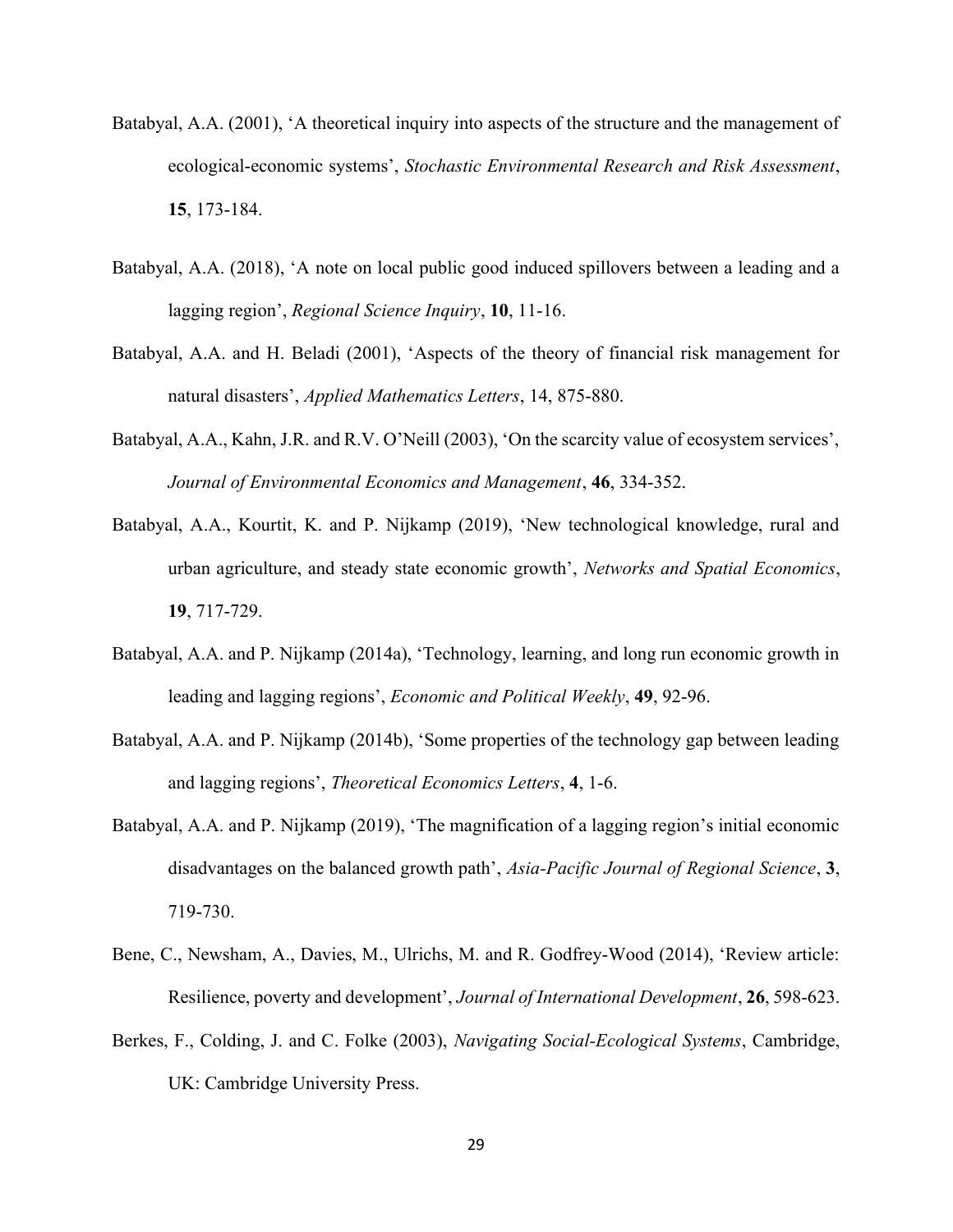Bishop, R.C. (1993), 'Economic efficiency, sustainability, and biodiversity', Ambio, 22, 69-73.

- Borsekova, K. and P. Nijkamp (eds.) (2019), Resilience and Urban Disaster, Cheltenham, UK and Northampton, MA, USA: Edward Elgar Publishing.
- Boschma, R. (2014), 'Towards an evolutionary perspective on regional resilience', Papers in Evolutionary Economic Geography (PEEG) no. 1409, accessed 18 June 2020 at http://econ.geo.uu.nl/peeg/peeg1409.pdf.
- Bristow, G. and A. Healy (2014), 'Regional resilience: An agency perspective', Regional Studies, 48, 923-935.
- Brown, K., Eernstman, N., Huke, A.R. and N. Reding (2017), 'The drama of resilience: Learning, doing, and sharing for sustainability', *Ecology and Society*, 22(2), 8.

Brundtland, G.H. (1987), Our Common Future, Oxford, UK: Oxford University Press.

- Bruneau, M., Chang, S.E., Eguchi, R.T., Lee, G.C., O'Rourke, T.D., Reinhorn, A.M., Shinozuka, M., Tierney, K., Wallace, W.A. and D. von Winterfield (2003), 'A Framework to Quantitatively Assess and Enhance the Seismic Resilience of Communities', Earthquake Spectra, 19, 733-752.
- Cellini, R. and G. Torrissi (2014), 'Regional resilience in Italy: A very long-run analysis', Regional Studies, 48, 1779-1796.
- Common, M. and C. Perrings (1992), 'Towards an ecological economics of sustainability', Ecological Economics, 6, 7-34.
- Cutter, S. (2016), 'The landscape of disaster resilience indicators in the USA', Natural Hazards, 80, 741-758.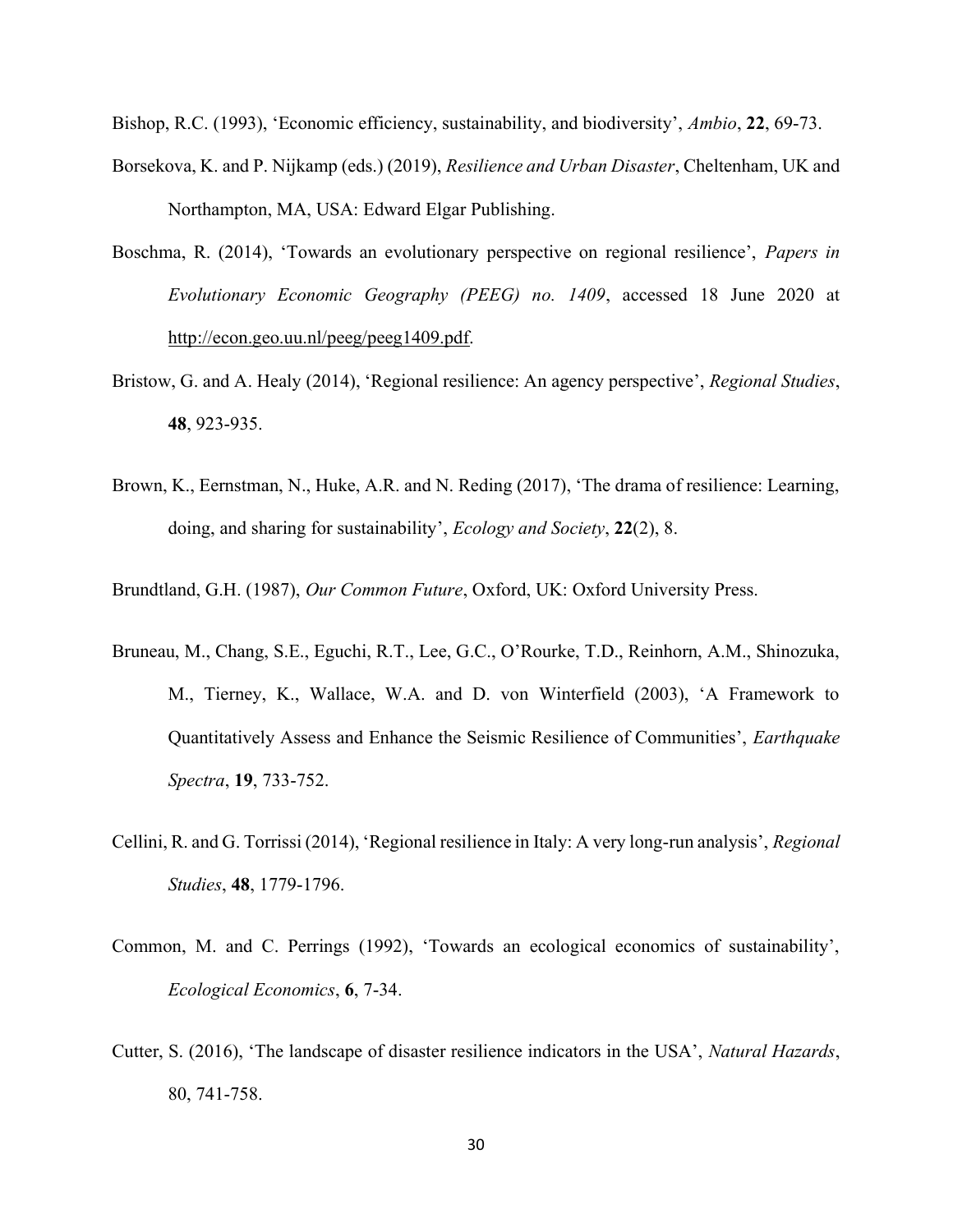- Davoudi, S. (2012), 'Resilience: A bridging concept or a dead end', *Planning Theory and Practice*, 13, 299-307.
- Delgado-Ramos, G.C. and L. Guibrunet (2017), 'Assessing the ecological dimension of urban resilience and sustainability', International Journal of Urban Sustainable Development, 9, 151-169.
- Elburz, Z., Kourtit, K. and P. Nijkamp (2019), 'Urban resilience and spatial economics', in S. Colombo (ed), Spatial Economics, London, UK: Palgrave MacMillan (forthcoming).
- Folke, C. (2006), 'Resilience: The emergence of a perspective for social-ecological systems analyses', Global Environmental Change, 16, 253-267.
- Garnsley, E. and J. McGlade (2006), Complexity and Co-Evolution, Cheltenham, UK and Northampton, MA, USA: Edward Elgar.
- Helbing, D. (2009), 'Managing complexity in socio-economic systems', European Review, 17, 423-438.
- Hirshleifer, J., Glazer, A. and D. Hirshleifer (2005), Price Theory and Applications, New York, NY, USA: Cambridge University Press.
- Holling, C.S. (1973), 'Resilience and stability of ecological systems', Annual Review of Ecology and Systematics, 4, 1-23.
- Holling, C.S. (1996), 'Engineering resilience versus ecological resilience', in P.E. Schulze (ed), Engineering within Ecological Constraints, Washington, DC, USA: National Academy Press, pp. 31-43.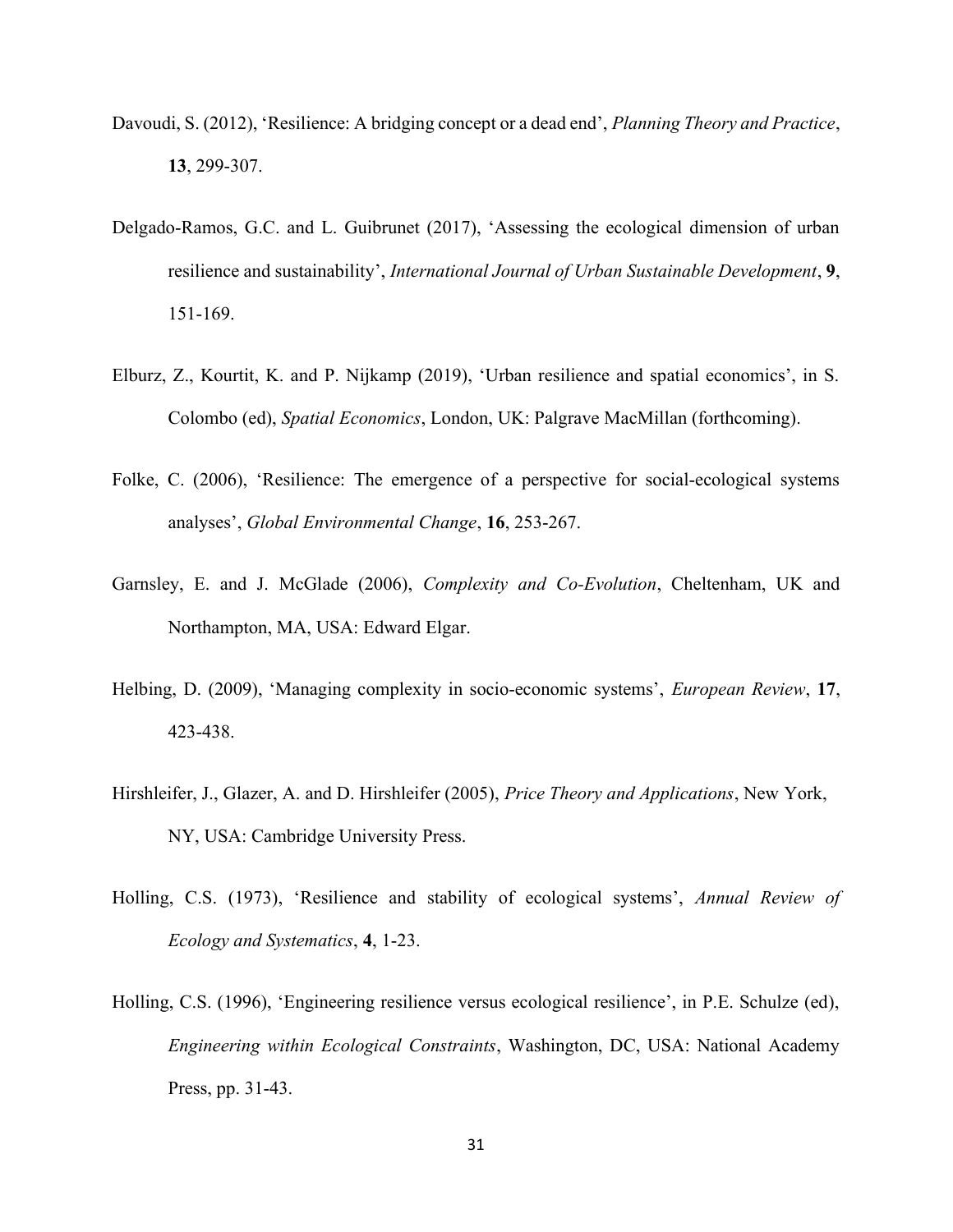- Holling, C.S., Schindler, D.W., Walker, B. and J. Roughgarden (1995), 'Biodiversity in the functioning of ecosystems: An ecological synthesis', in C. Perrings, K. Maler, C. Folke, C.S. Holling, and B. Jansson (eds), Biodiversity Loss, Cambridge, UK: Cambridge University Press, pp. 44-83.
- Lebel, L., Anderies, J.M., Campbell, B., Folke, C., Hatfield-Dodds, S., Hughes, T.P. and J. Wilson (2006), 'Governance and the capacity to manage resilience in regional social-ecological systems', accessed 17 December 2020 at https://digitalcommons.library.umaine.edu/ers\_facpub/129.
- Levin, S.A. (2015), 'Ecological resilience', accessed 17 December 2020 at https://www.britannica.com/science/ecological-resilience.
- Levin, S.A., Barrett, S., Aniyar, S., Baumol, W., Bliss, C., Bolin, B., Dasgupta, P., Ehrlich, P., Folke, C., Gren, I., Holling, C.S., Jansson, A., Jansson, B., Maler, K., Martin, D., Perrings, C. and E. Sheshinski (1998), 'Resilience in natural and socioeconomic systems', Environment and Development Economics, 3, 222-234.
- Malik, A. and C.E. Kontokosta (2018), 'A data-driven predictive model of city-scale energy use in buildings, Sustainable Cities and Society, 36, 272-285.
- Marchese, D., Reynolds, E., Bates, M.E., Morgan, H., Clark, S.S. and I. Linkov (2018), 'Resilience and sustainability: Similarities and differences in environmental management applications', Science of The Total Environment, 613-614, 1275-1283.
- Martin, R. (2012), 'Regional economic resilience, hysteresis and recessionary shocks, *Journal of* Economic Geography, 12, 1-32.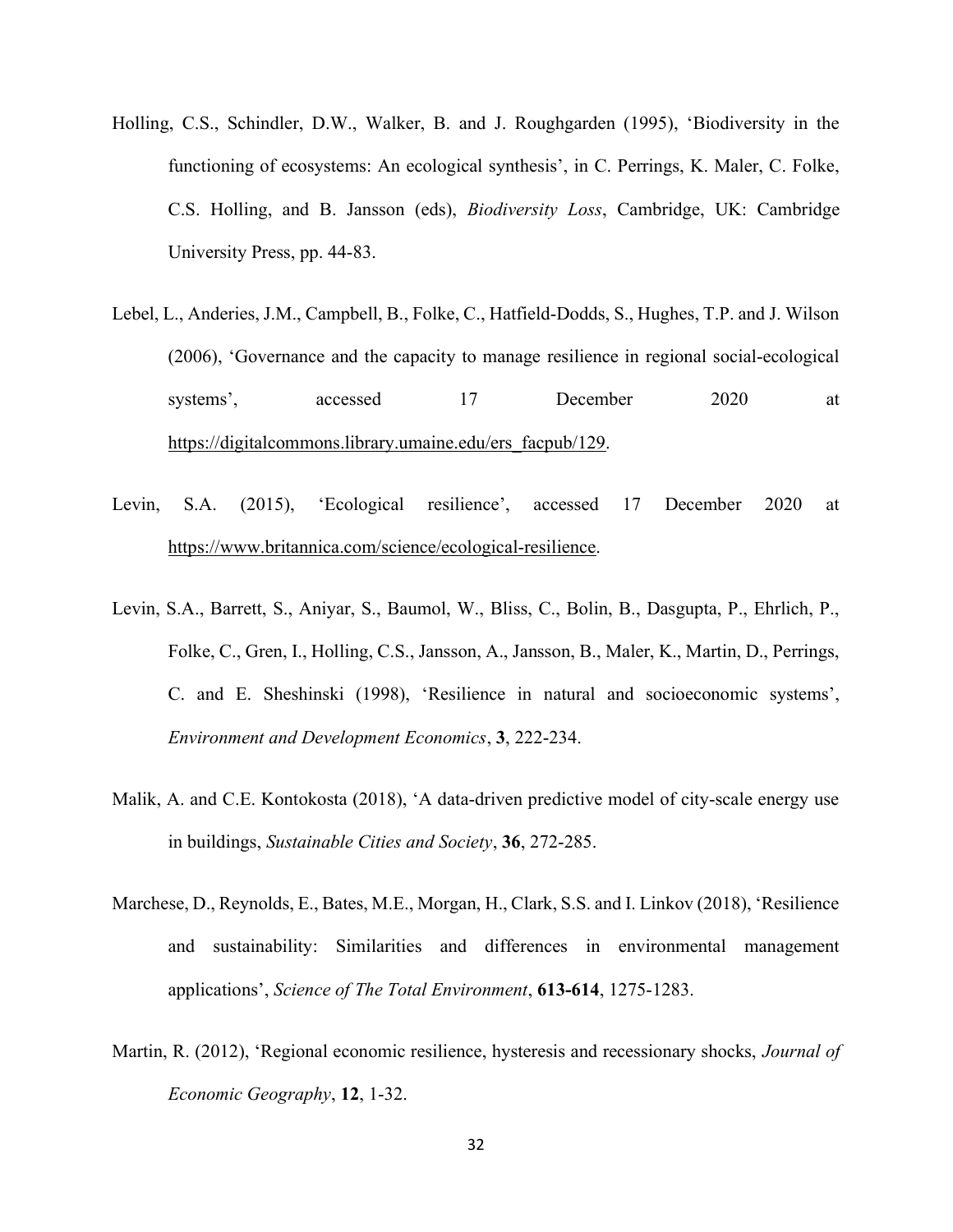- Martin, R. and P. Sunley (2015), 'On the notion of regional economic resilience: Conceptualization and explanation', Journal of Economic Geography, 15, 1-42.
- Mas-Colell, A., Whinston, M.D. and J.R. Green (1995), Microeconomic Theory, New York, NY, USA: Oxford University Press.
- Masten, A.S. (2014), 'Global perspectives on resilience in children and youth', Child Development, 85, 6-20.
- Modica, M. and A. Reggiani (2015), 'Spatial economic resilience: Overview and perspectives', Networks and Spatial Economics, 15, 211-231.
- Modica, M., Reggiani, A. and P. Nijkamp (2019), 'Vulnerability, resilience and exposure', in Y. Okuyama and A. Rose (eds), Advances in Spatial and Economic Disasters in Regional Systems, Berlin, Germany: Springer Nature (forthcoming).
- Nijkamp, P. (2017), 'The 'resourceful' region, a new conceptualization of regional development strategies, Review of Regional Research, 36, 191-214.
- OECD (2014), 'Guidelines for Resilience Systems Analysis', accessed 18 June 2020 at http://www.oecd.org/dac/Resilience%20Systems%20Analysis%20FINAL.pdf.
- Okuyama, Y. and A. Rose (eds.) (2019) Advances in Spatial and Economic Modelling of Disaster Impacts, Berlin, Germany: Springer Nature.
- O'Neill, R.V., DeAngelis, D.L., Waide, J.B. and T.F.H. Allen (1986), A Hierarchical Concept of Ecosystems, Princeton, NJ, USA: Princeton University Press.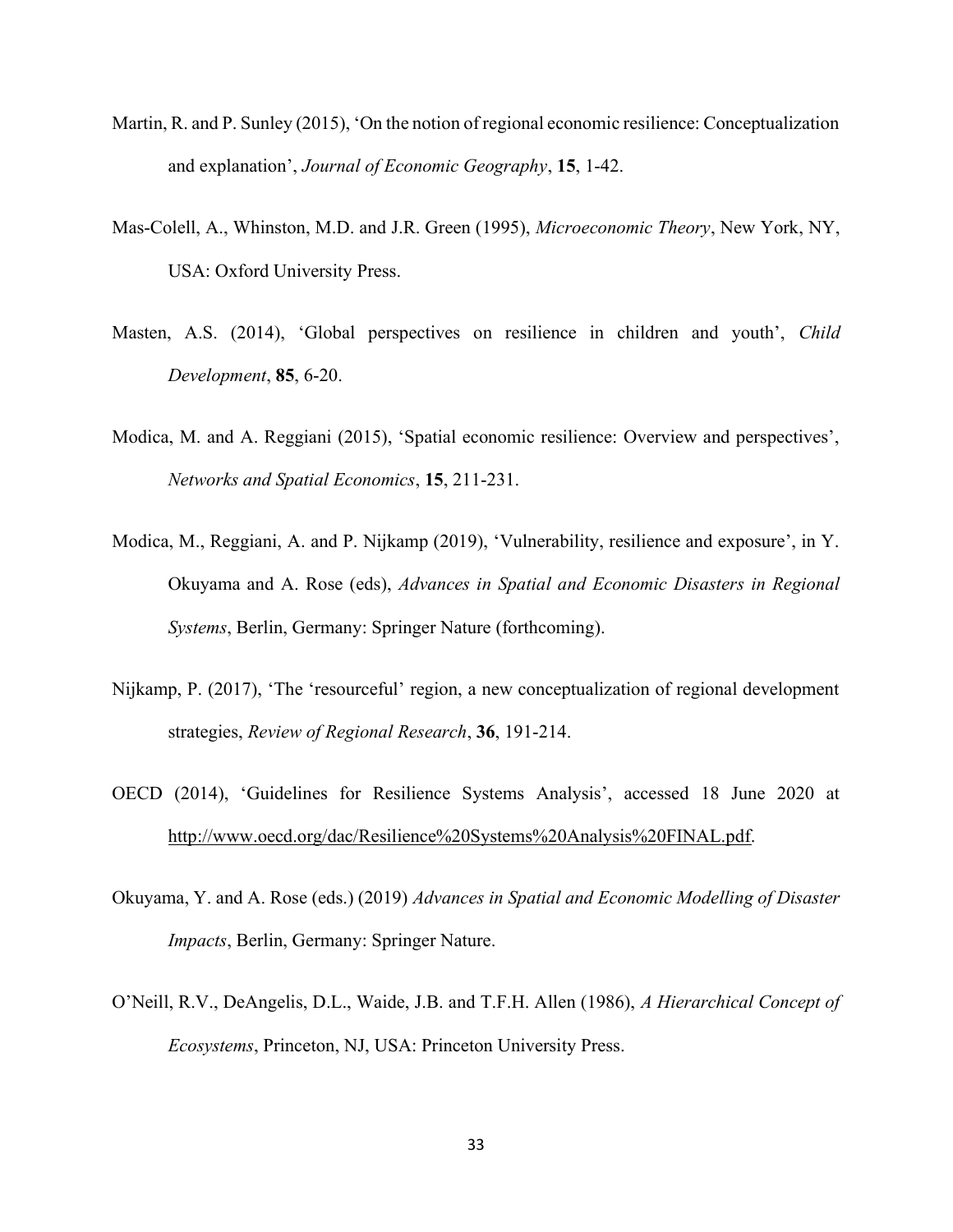Osth, J., Reggiani, A. and P. Nijkamp (2018), 'Social capital, resilience and accessibility in urban systems', Networks and Spatial Economics, 18, 313-336.

Perrings, C. (1987), Economy and Environment, Cambridge, UK: Cambridge University Press.

- Perrings, C. (1991), 'Ecological sustainability and environmental control', Structural Change and Economic Dynamics, 2, 275-295.
- Perrings, C. (1996), 'Ecological resilience in the sustainability of economic development', in S. Faucheux, D. Pearce and J. Proops (eds), Models of Sustainable Development, Cheltenham, UK and Northampton, MA, USA: Edward Elgar Publishing, pp. 231-252.
- Perrings, C. (2006), 'Resilience and sustainable development', Environment and Development Economics, 11, 417-427.
- Perrings, C. and W. Brock (2009), 'Irreversibility in economics', Annual Review of Resource Economics, 1, 219-238.
- Perrings, C., Maler, K., Folke, C., Holling, C.S. and B. Jansson (eds.) (1995), Biodiversity Loss, Cambridge, UK: Cambridge University Press.

Pimm, S.L. (1984), 'The complexity and stability of ecosystems', Nature, 307, 321-326.

Pimm, S.L. (1991), The Balance of Nature? Chicago, IL, USA: University of Chicago Press.

Reggiani, A., de Graaff, T. and P. Nijkamp (2002), 'Resilience: An evolutionary approach to spatial economic systems, Networks and Spatial Economics, 2, 211-229.

Rodin, J. (2014), The Resilience Dividend, New York, NY, USA: PublicAffairs.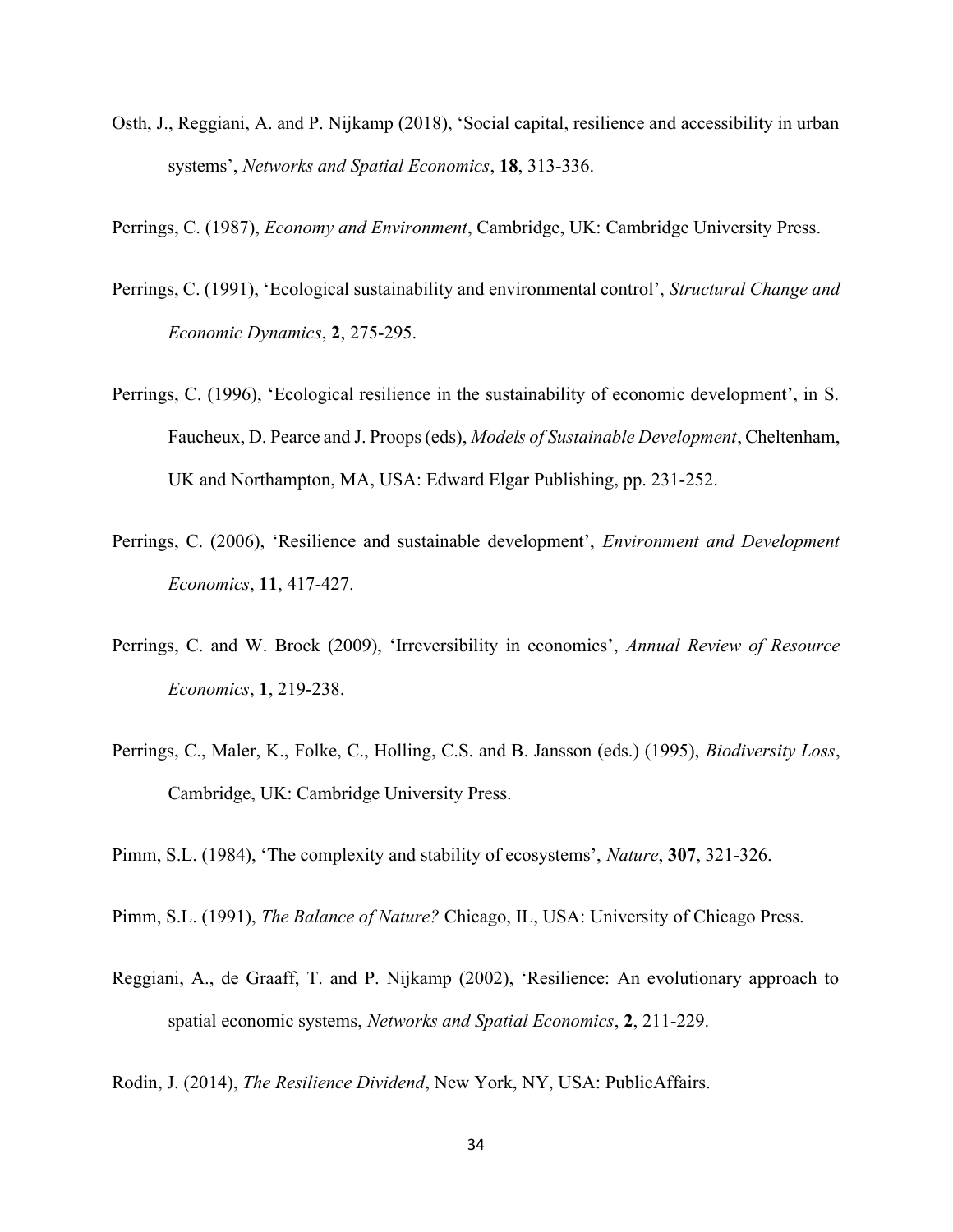- Rose, A. (2015), 'Economic resilience in regional science: Research needs and future applications', in R. Jackson and P. Schaeffer (eds), Regional Research Frontiers Volume 1, Cham, Switzerland: Springer International Publishing, pp. 245-264.
- Rutter, M. (1987), 'Psychosocial resilience and protective mechanisms', American Journal of Orthopsychiatry, 57, 316-331.
- Sanchez, A., Heijden, J. and P. Osmond (2018), 'The city politics of an urban age: Urban resilience conceptualisations and policies', Palgrave Communications, 4, 1-12.
- Saunders, W.S.A. and J.S. Becker (2015), 'A discussion of resilience and sustainability: Land use planning recovery from the Canterbury earthquake sequence', New Zealand, International Journal of Disaster Risk Reduction, 14, 73-81.
- Schroder, A., Persson, L. and A.M. de Roos (2005), 'Direct experimental evidence for alternative stable states: A review', Oikos, 110, 3-19.
- Sellberg, M.M., Ryan, P., Borgstrom, S.T., Norstrom, A.V. and G.D. Peterson (2018), 'From resilience thinking to resilience planning: Lessons from practice', Journal of Environmental Management, 217, 906-918.
- Shaw, K. and L. Maythorne (2013), 'Managing for local resilience: Towards a strategic approach, Public Policy and Administration, 28, 3-20.
- Stanickova, M. and L. Melecky (2017), 'Understanding of resilience in the context of regional development using composite index approach: The case of European Union NUTS-2 regions', Regional Studies, Regional Science, 5, 231-254.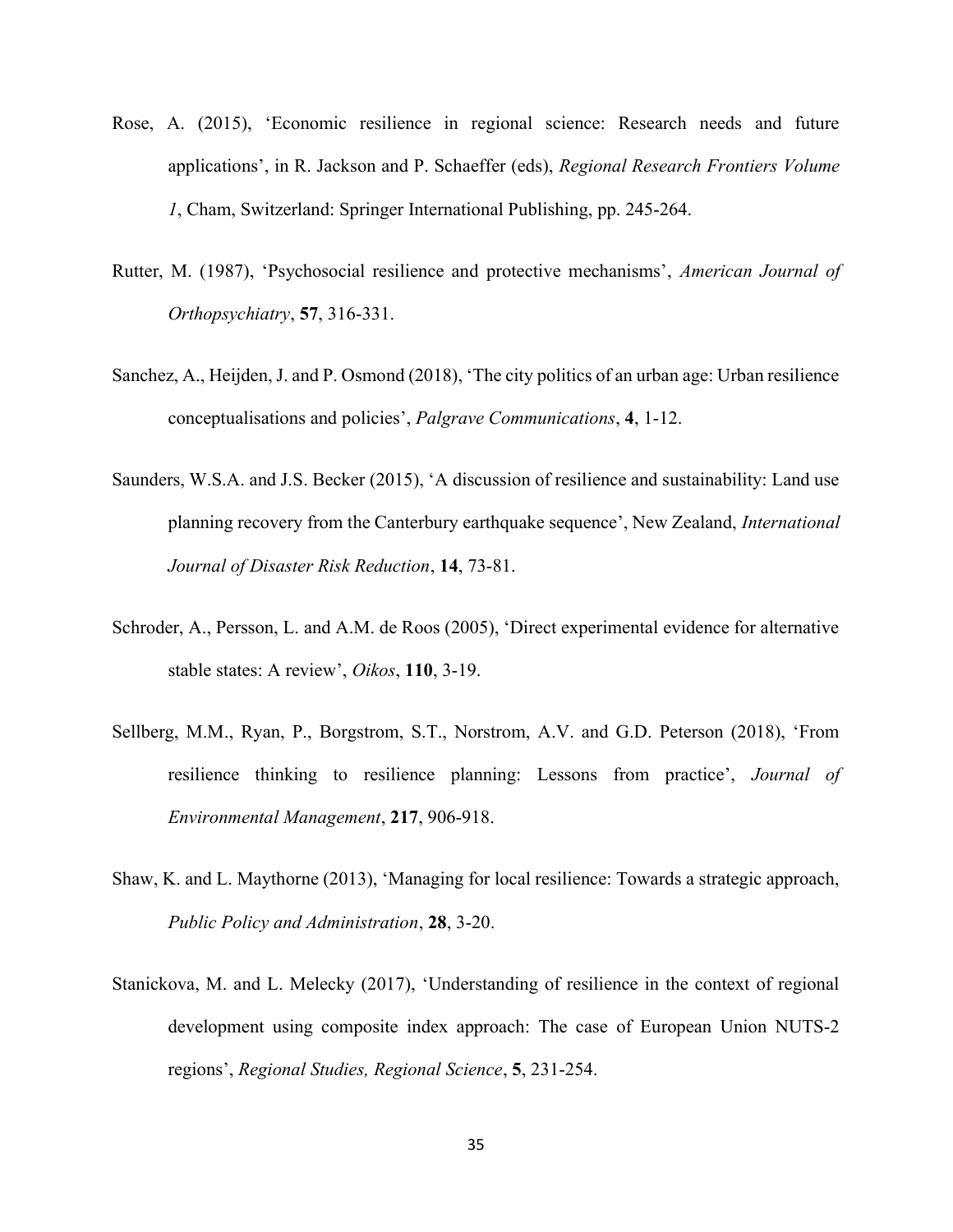- Sterk, M., van de Leemput, I.A. and E. Peeters (2017), 'How to conceptualize and operationalize resilience in socio-ecological systems?', Current Opinion in Environmental Sustainability, 28, 108-113.
- Stone-Jovicich, S., Goldstein, B.E., Brown, K., Plummer, R. and P. Olsson (2018), 'Expanding the contribution of the social sciences to social-ecological resilience research', Ecology and Society, 23(1), 41.
- Terra, L.A.A. and J.L. Passador (2018), 'Strategies for the study of complex socio-economic systems', Systemic Practice and Action Research, 31, 311-325.
- Tilman, D. and J.A. Downing (1994), 'Biodiversity and stability in grasslands', Nature, 367, 363- 365.
- Ungar, M. (2018), 'Systemic resilience: Principles and processes for a science of change in contexts of adversity', Ecology and Society, 23(4), 34.
- Walker, B. (1998), 'Resilience, instability, and disturbance in ecosystem dynamics', *Environment* and Development Economics, 3, 259-262.
- Walker, B. (2020). 'Resilience: What it is and is not', Ecology and Society, 25(2), 11.
- Wolman, H., Wial, H., St. Clair, T. and E. Hill (2017), Coping with Adversity, Ithaca, NY, USA: Cornell University Press.
- World Bank (2018), Urban Sustainability Framework, accessed 18 June 2020 at http://documents.worldbank.org/curated/en/339851517836894370/pdf/123149-Urban-Sustainability-Framework.pdf.